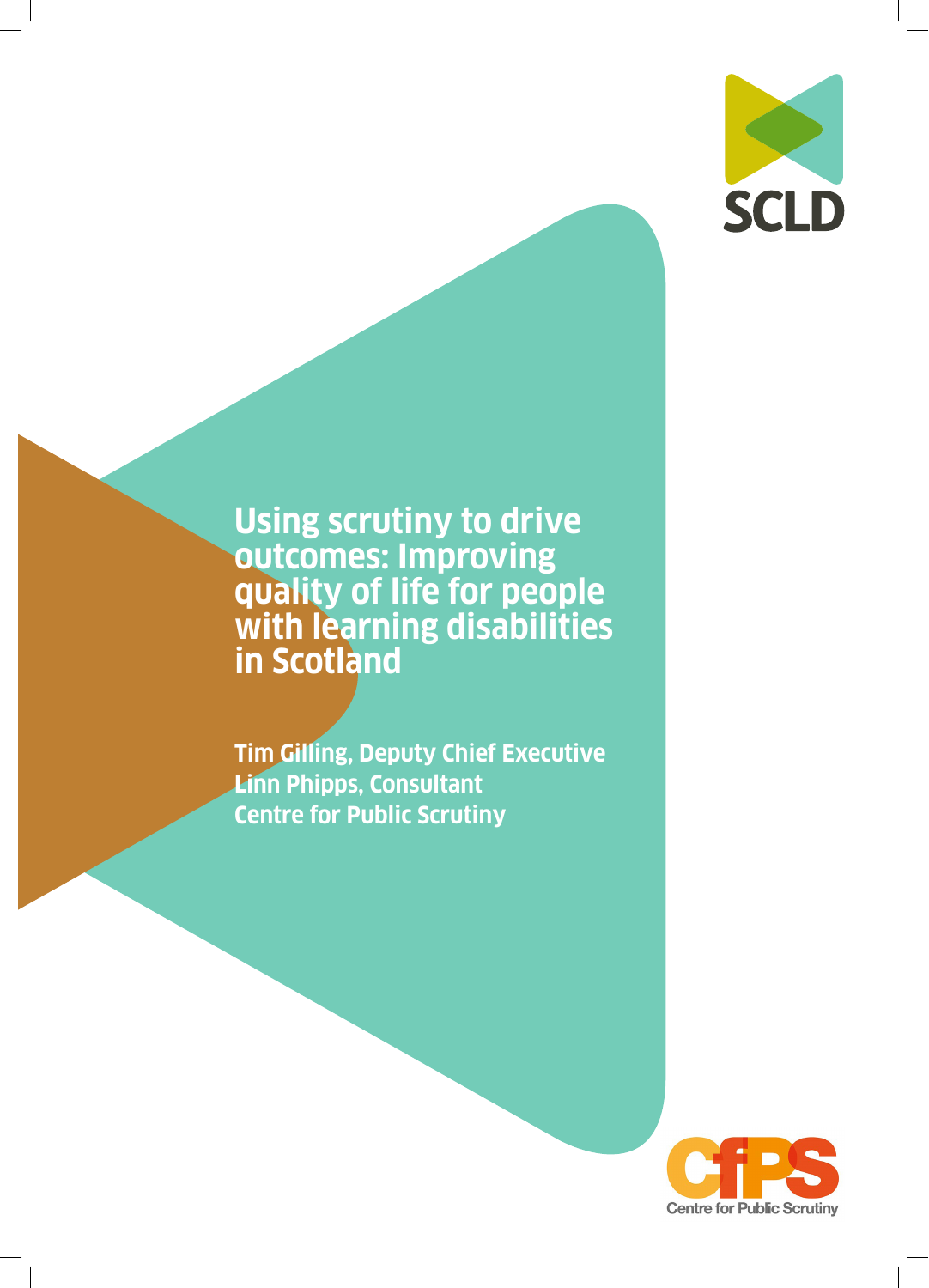### **Acknowledgements**

2

The Centre for Public Scrutiny (CfPS) and the Scottish Commission for Learning Disability (SCLD) are grateful to the people working for local authorities, health boards, scrutiny and oversight bodies and voluntary, community and social enterprise sector organisations who gave up their time to take part in the interviews for this project.

CfPS and SCLD are also grateful to the people with lived experience of learning disabilities who are members of The keys to life Expert Group. Members of this group gave up their time to help us test our understanding of scrutiny of health and social care services for this project. They also provided invaluable insight in to their aspirations for more control over choices that reflect the way they want to live their lives and their desire for better outcomes from services that enable this.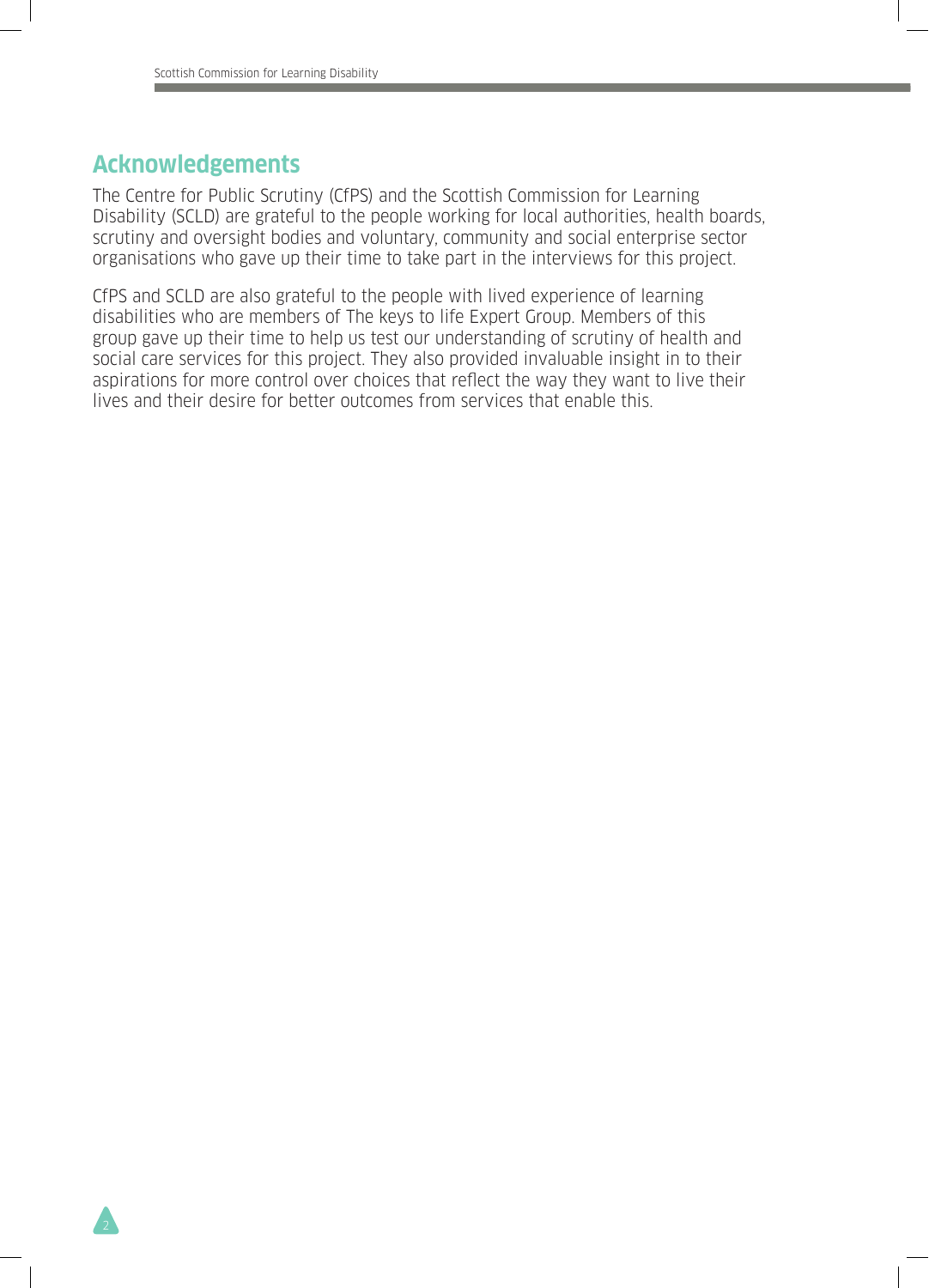# **Contents**

| Foreword by Chris Creegan                         | $\overline{4}$ |
|---------------------------------------------------|----------------|
| Key Messages                                      | 5              |
| Recommendations                                   | 6              |
| Methodology                                       | 8              |
| A commitment to effective, proportionate scrutiny | 10             |
| Implementing The keys to life                     | 12             |
| <b>Involving People</b>                           | 15             |
| External scrutiny                                 | 20             |
| Developing scrutiny, increasing impact            | 22             |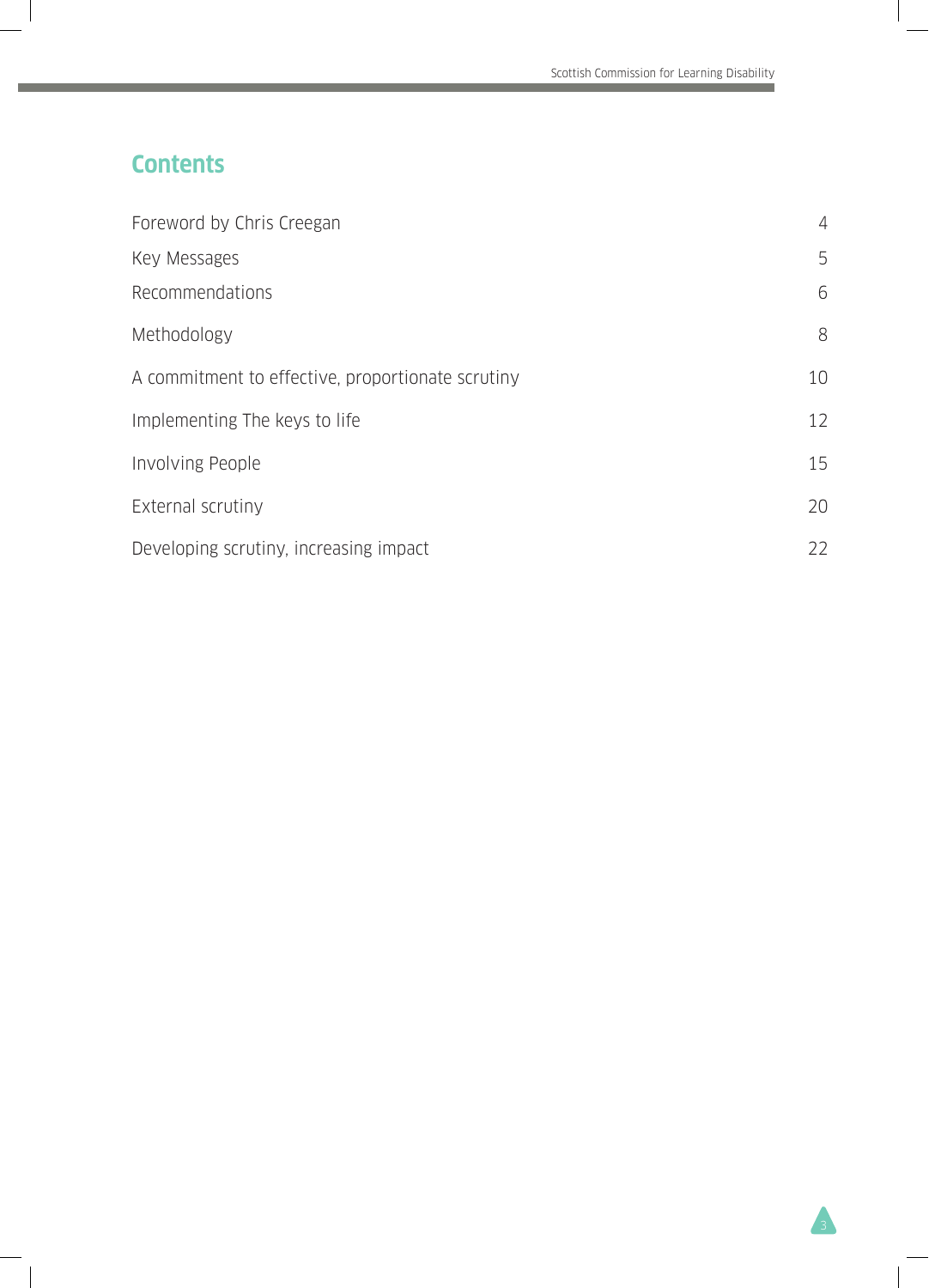# **Foreword**



The Scottish Government wants to improve the lives of people with learning disabilities.

This report is one of a series commissioned by the Scottish Commission for Learning Disability on behalf of the Scottish Government to understand how we can achieve that change.

Scotland's learning disability strategy, The keys to life, seeks to improve the quality of life for people with learning disabilities so that they live longer healthier lives, participate fully in all aspects of society and prosper as individuals.

Health and social care provision plays a significant role in the lives of people with learning disabilities. At its best, it can help to ensure that people have greater choice and control over their lives, the opportunity to live as independently as possible and the chance to be active citizens. When it fails however it can achieve the opposite.

Effective scrutiny of service provision is therefore vital, whether through inspection, audit or investigation. This requires an appreciation of the lived experiences of people with learning disabilities and ways in which policy is seeking to transform those experiences. By the same token people with learning disabilities need to be able to understand the means by which the services they receive are being scrutinised.

However effective scrutiny is not simply about improving the quality of care on a day to day basis, critically important though that is. It is also about driving better outcomes so that the quality of services people receive has a real impact on their lives over the long term.

This report was commissioned to help us think about ways in which we can ensure that scrutiny of services does that. It draws on the experiences and perspectives of those involved in undertaking scrutiny, agencies who deliver services and, crucially, people with learning disabilities themselves.

We hope it will provide a platform for dialogue between those groups which will strengthen the connection between scrutiny and improvement which supports the delivery of the Scottish Government's ambitions for people with learning disabilities.

> **Chris Creegan** Chief Executive, SCLD

Chan GCREEK

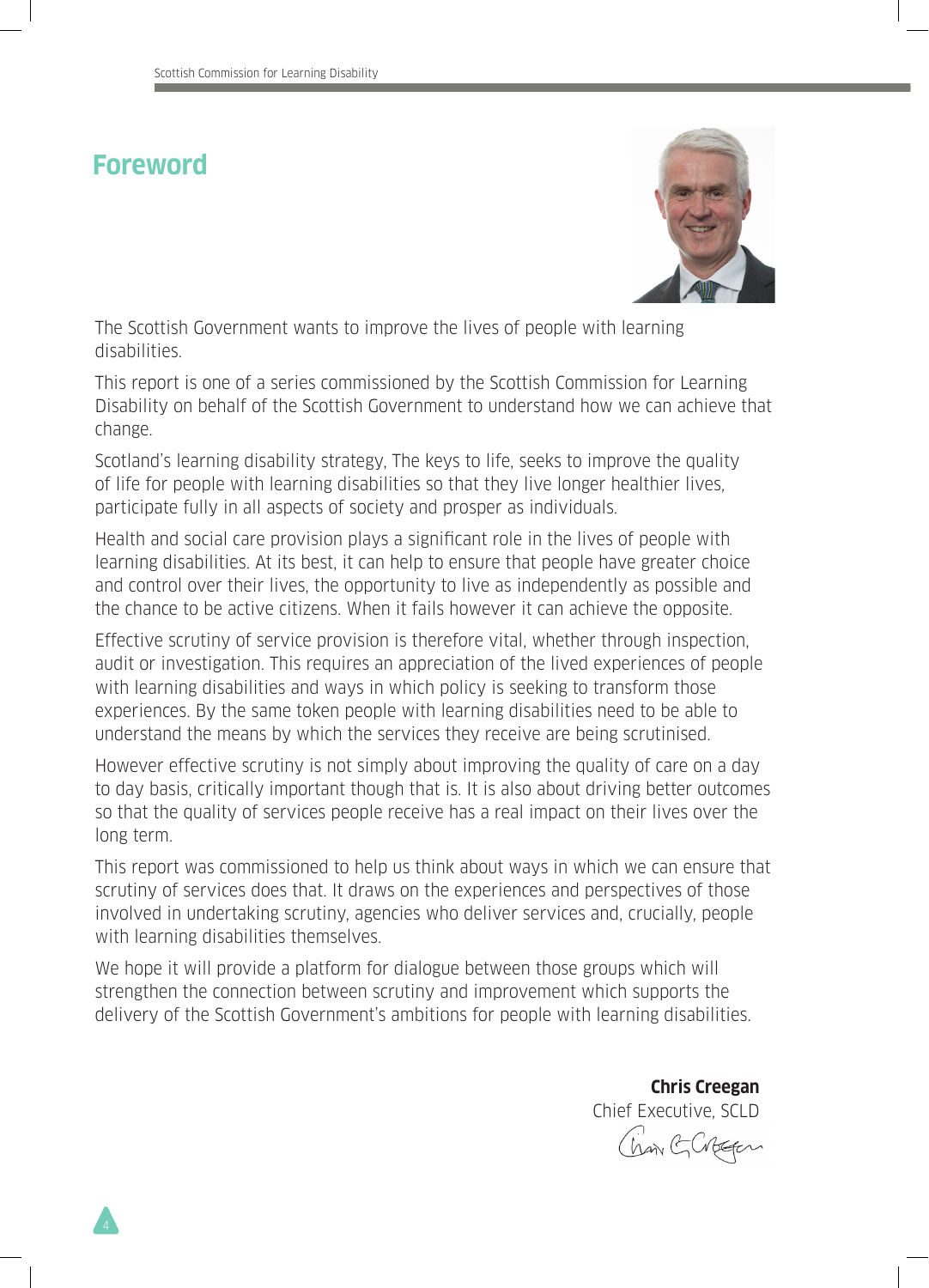# **Key Messages**

# **A human rights approach to improving quality of life**

The planning and delivery of public services in Scotland is rooted in a human rights approach which aims to tackle inequalities and secure a better quality of life for everyone. The Scottish Government has made a commitment to effective scrutiny of public services as part of this approach and this has developed over the last decade, especially in health and social care where the emphasis is around improving health and access to services. People with lived experience of learning disabilities value the support they get from services, but say they want more control over their life choices.

The keys to life, Scotland's learning disability strategy, supports this ambition. There are many examples of organisations that plan, deliver and scrutinise health and social care services working with people with learning disabilities to improve outcomes from services. Developing a framework for identifying and sharing best practice across the range of scrutiny mechanisms can support future progress.

## **The importance of good data and insight**

Access to good data and insight is essential to be able to understand the health and social needs of people with learning disabilities. In order to identify any correlation between learning disability and other health factors, and to be able to measure progress in improving health and other outcomes from services, robust data must be available at a national level. Clarity about the 'data markers' that exist for learning disability can help improve analysis and scrutiny so that services can demonstrate how they are responding to people's needs, tackling inequalities and improving quality of life.

## **Effective community leadership**

Councillors' scrutiny role is a largely untapped resource that can add value to local and national assurance of progress on improving the quality of life for people with learning disabilities. A place based, whole system approach that brings together commissioners, providers, scrutiny bodies and people with lived experience of learning disabilities can help take a life course approach to improving quality of life.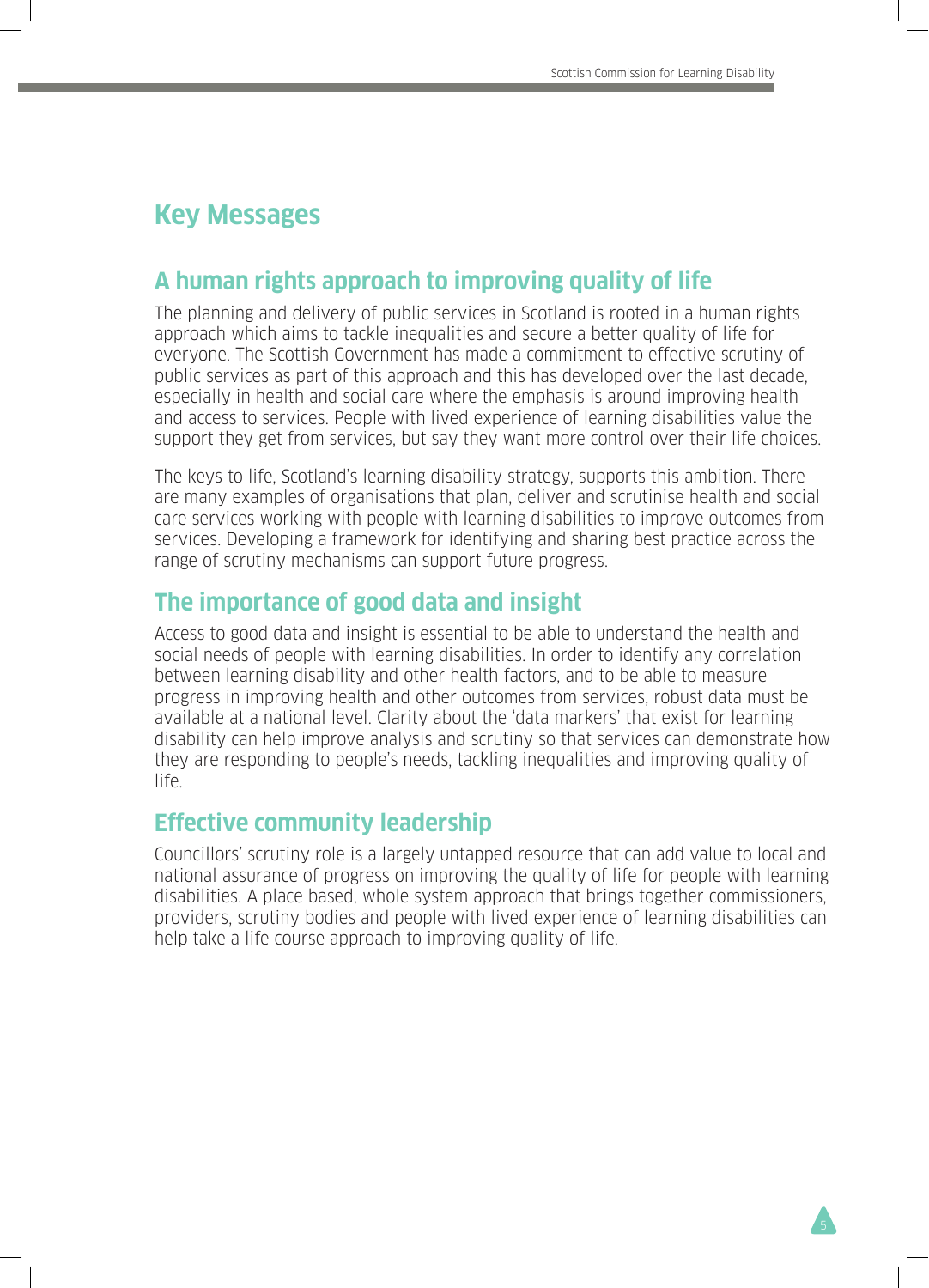### **Recommendations**

Based on the key messages, the following actions are recommended to strengthen the impact of scrutiny of health and social care services:

- develop a set of clear 'people focused' indicators so there is a more consistent approach to how organisations measure and demonstrate progress towards delivering the ambitions of people with learning disabilities. This will help Scottish Government, scrutiny bodies and people with learning disabilities to judge whether services are improving the quality of life for people with learning disabilities
- develop a consistent approach to scrutiny of health and social care services that involves all scrutiny bodies incorporating learning disability specific measures in their work, together with a clear approach to measuring and demonstrating the progress being made by health and social care partnerships in local leadership for issues which affect people with learning disabilities. This will help create a whole system approach to improving the quality of life for people with learning disabilities
- develop a consistent approach to the capture and analysis of data for learning disabilities. This will help services to understand the health and other needs of people with learning disabilities, to understand any correlations between learning disability and other health factors and to measure and demonstrate progress in improving health and outcomes from services for people with learning disabilities
- develop a programme of practical guidance and support to strengthen the impact of scrutiny of learning disability issues with a wide range of stakeholders (including people with learning disabilities and voluntary, community and social enterprise organisations). This will help to showcase good practice, to share and test the outputs from this project and to agree actions for the future in the context of a human rights approach to improving the lives of people with learning disabilities
- develop a programme of practical guidance and support to strengthen local community leadership and local scrutiny of progress on issues relevant to learning disability. This will help bring together councillors, health and social care partnerships, commissioners, providers, scrutiny bodies and people with learning disabilities to develop characteristics of good scrutiny, which will help develop a whole system and life course approach to improving quality of life.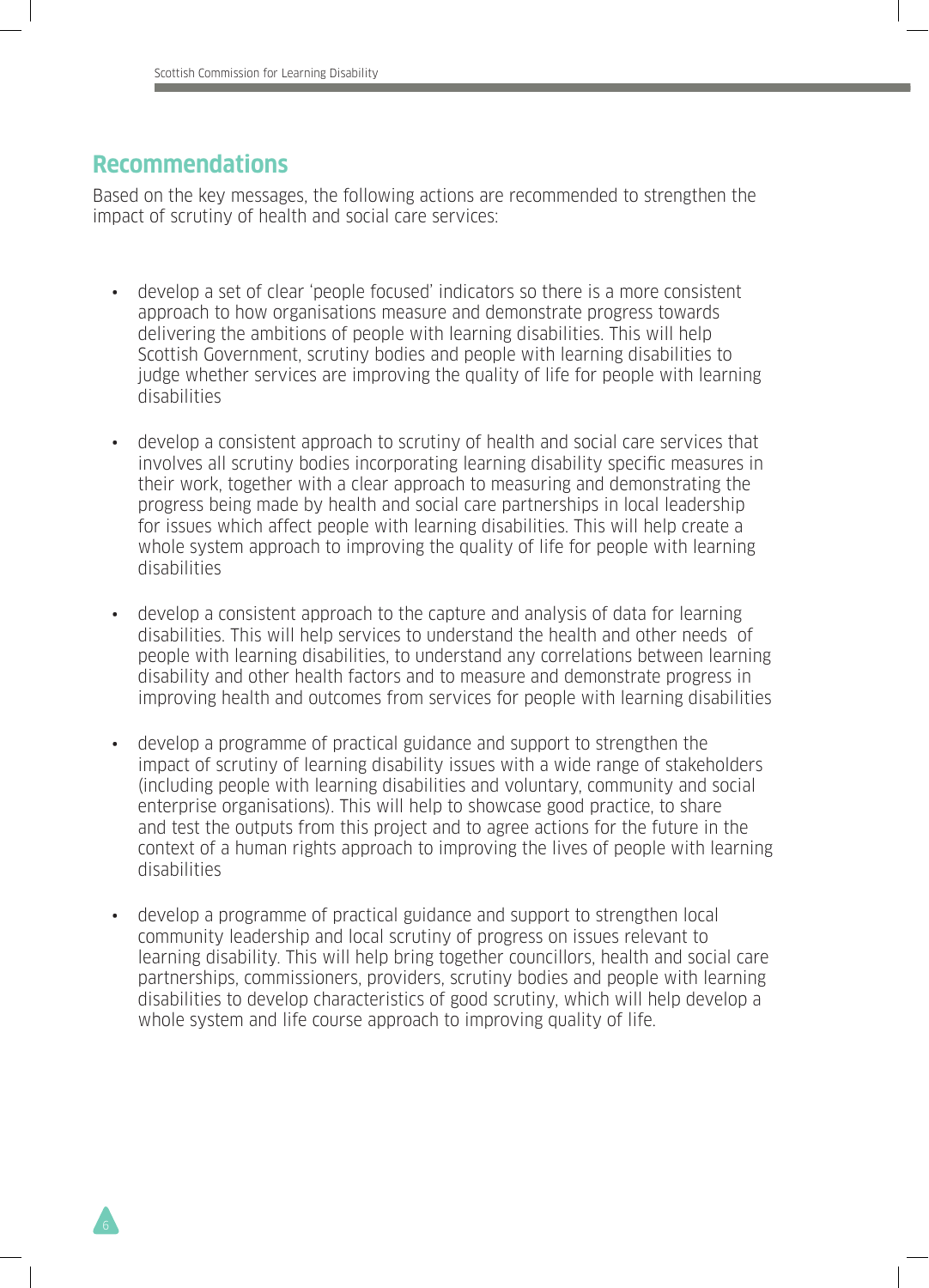### **About CfPS**

CfPS is the leading national body promoting and supporting excellence in governance and scrutiny. CfPS believes that embedding the principles of transparency, accountability and involvement into organisational culture and processes leads to better decisions and improved outcomes. CfPS works throughout the UK, providing specialist training and consultancy to individuals and organisations looking to improve their governance and scrutiny skills, culture and processes.

### **About SCLD**

SCLD is an independent charitable organisation. It is the lead strategic partner with the Scottish Government in the delivery of Scotland's learning disability strategy The keys to life. SCLD commissioned CfPS on behalf of the Scottish Government to understand the landscape of scrutiny of health and social care for people with learning disabilities in Scotland and how it can be used to drive outcomes.

### **Note about language**

Throughout this report, we use the term 'learning disability'. We recognise that some people prefer the term 'learning difficulty' and this is the term used by People First (Scotland), the national self-advocacy organisation.

## **Scotland's ambition for people with learning disabilities**

Scotland has a 10-year strategy to improve the quality of life for people with learning disabilities. The keys to life was published by the Scottish Government in 2013 and is based on a commitment to human rights for people with learning disabilities. The poor health and early mortality of people with learning disabilities is a major challenge for policy makers and service providers. Understanding and tackling the health inequalities experienced by people with learning disabilities are priorities for action.

In 2015 the Scottish Government and the Convention of Scottish Local Authorities (COSLA) published an Implementation Framework for The keys to life. The Framework has four strategic outcomes, aligned to the United Nations Convention on the Rights of People with Disabilities (UNCRPD), as reflected in Scotland's National Action Plan for Human Rights and the recently published draft national delivery plan for the UNCRPD.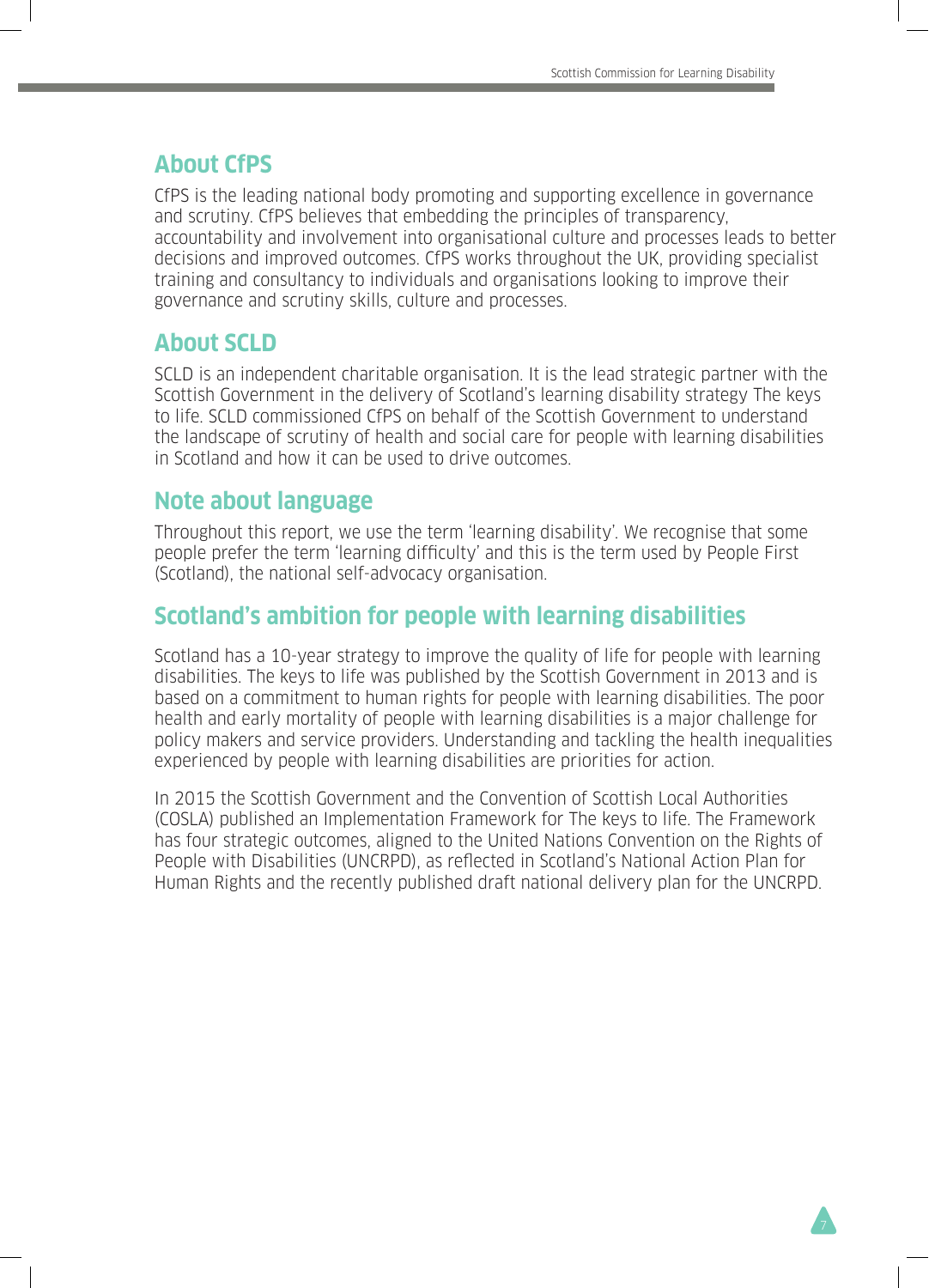### **Methodology**

This report is based on face to face and telephone interviews, along with desk research, about the scrutiny landscape for health and social care services in Scotland. Early desk research identified key delivery partners across Scotland, from which we selected a sample of organisations to speak to. It was important that organisational input was captured from across sectors and key organisations were identified from the health and social care sector, the voluntary, community and social enterprise sector and the scrutiny sector. Given the breadth of engagement and the timescale of the work, we were only able to speak to a small number of organisations within each of these sectors. Organisations were selected for one or more of the following:

- geographical coverage
- population representation
- role and remit of organisation
- role in scrutiny processes.

Our key messages and recommendations are based on the insight gained during these interviews. A key element of this work was the input of people with learning disabilities themselves about their understanding and experiences of scrutiny processes in Scotland. We were able to test our understanding of the issues with people with lived experience of learning disabilities. Our overarching conclusion from engagement is that scrutiny of health and social care services for people with learning disabilities in Scotland could be strengthened to improve the consistency and effectiveness of assurance of progress towards meeting Scotland's ambitions for a better quality of life.

### **Who we spoke to**

We interviewed people who work for scrutiny and oversight bodies, who have a responsibility for overseeing performance and ensuring accountability, local authorities, health boards and voluntary, community and social enterprise sector organisations. We were also able to talk to people with lived experience of learning disabilities who are part of The keys to life Expert Group.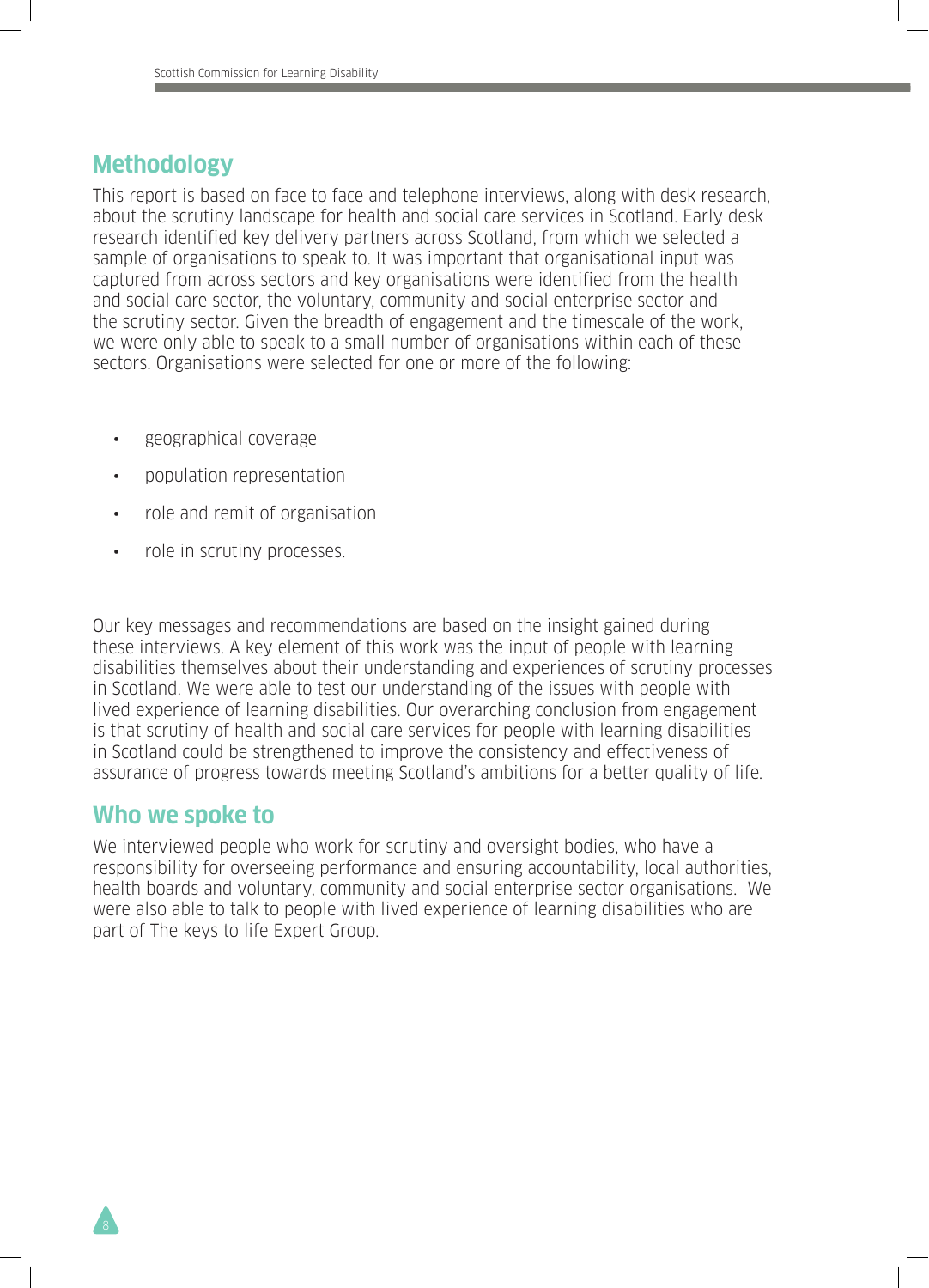Local authorities

- Edinburgh
- East Renfrewshire
- Inverclyde
- Glasgow
- Borders

Health boards

- NHS Highland
- NHS Borders
- NHS Lothian

Voluntary, Community and Social Enterprise sector

- Inclusion Scotland
- Health and Social Care Alliance
- Capability Scotland
- PAMIS
- Values into Action Scotland

Scrutiny and oversight bodies

- Healthcare Improvement Scotland
- Care Inspectorate
- Mental Welfare Commission
- Scottish Human Rights Commission
- Audit Scotland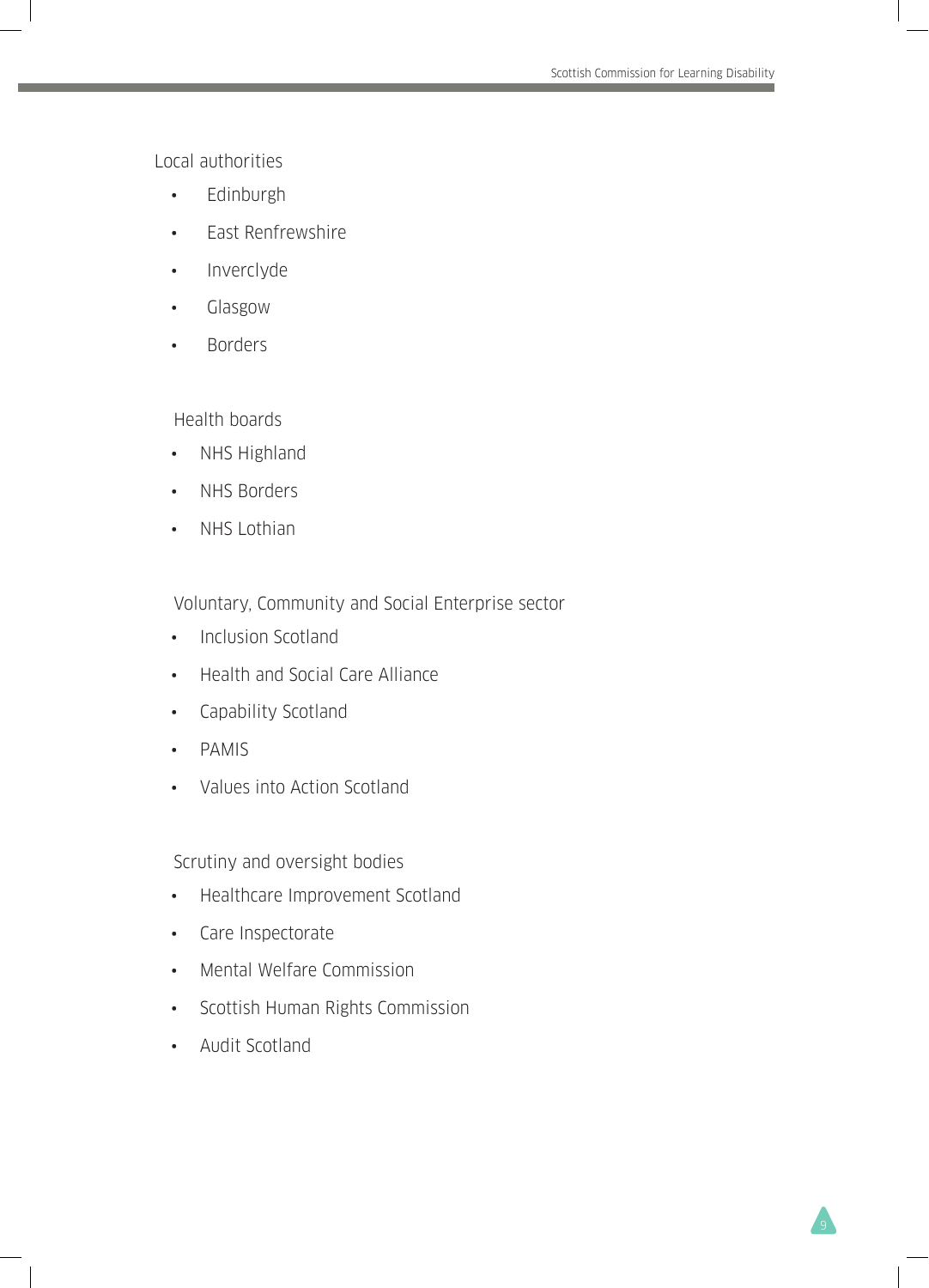## **A commitment to effective, proportionate scrutiny**

'The right questions at the right time'

#### Member of The keys to life Expert Group

The Scottish Government has rationalised and strengthened the approach to scrutiny of public services over the last decade, building on the human rights approach to delivery of public services. The 2007 'Crerar Review' was commissioned to tackle the issues of complexity within scrutiny in Scotland and sought to establish how scrutiny could be improved through a more proportionate and effective approach.

The review concluded that five principles should govern the application and use of external scrutiny – independence; public focus; proportionality; transparency; and accountability. The review also recognised the important inter-relationship between external scrutiny carried out on behalf of taxpayers and people who use services and internal assurance and self-assessment carried out by organisations as part of good governance.

Building on the review's findings, the Public Services Reform (Scotland) Act 2010 established two new scrutiny bodies for healthcare and social care – Healthcare Improvement Scotland and the Care Inspectorate. Healthcare Improvement Scotland is the national body for the improvement and scrutiny of all registered independent healthcare services and the NHS in Scotland. The Care Inspectorate is the national body for the improvement and scrutiny of local authority social work services and registered care services. Following on from the Crerar Review, the Scottish Government recognised the public scrutiny role of the Mental Welfare Commission for Scotland.

## **What do we mean by scrutiny?**

Scrutiny happens in different ways – for example, through involving people in decisions about planning and delivering services, through citizen-led scrutiny, through internal review and challenge and through external scrutiny and investigation. During our interviews, people's descriptions of what scrutiny meant to them and their organisation varied. This reflects CfPS's experience that scrutiny exists in many forms, both formal and informal, internal and external to organisations.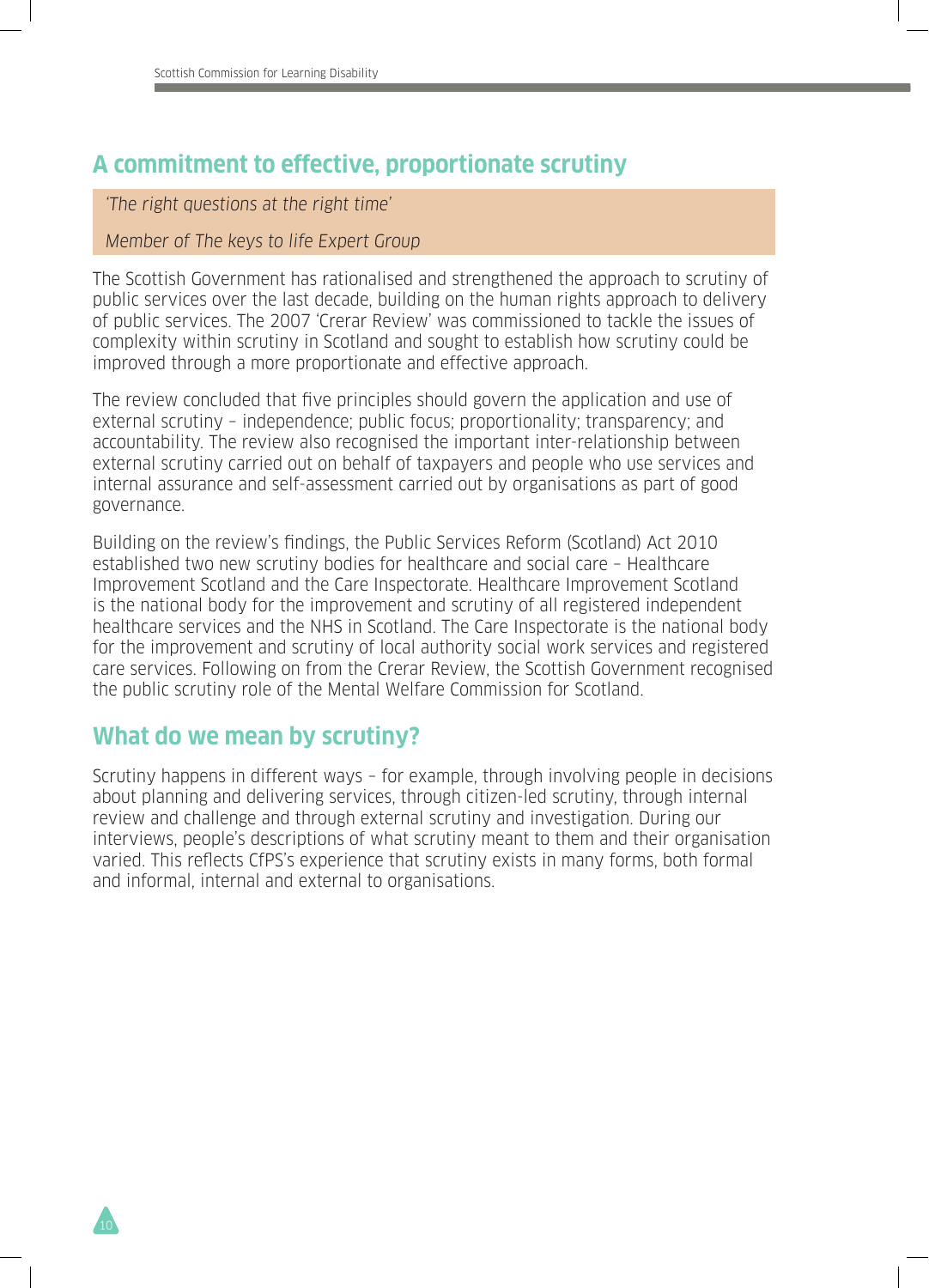#### **Examples of descriptions of scrutiny mentioned by interviewees:**

#### **Internal facing:**

- part of governance link between objectives, standards, quality and reality
- formal monitoring and independent external review
- a 'critical friend'
- asking challenging questions that lead to better thinking, better decisions, better outcomes
- looking at things closely, ensure we are doing what we say
- not just about compliance but about assurance of outcomes
- evaluating against a benchmark
- sense check against intentions and measures

#### **External facing:**

- helps challenge organisations to hear the user voice
- should put people in the driving seat of choice and control
- helps to focus on people and how to join up services around them
- involve people, enable them articulate their views
- empower people and build capacity
- focus on improvement, promoting good practice and standards
- 'shining a light'
- public assurance and public protection that can lead to redress when things go wrong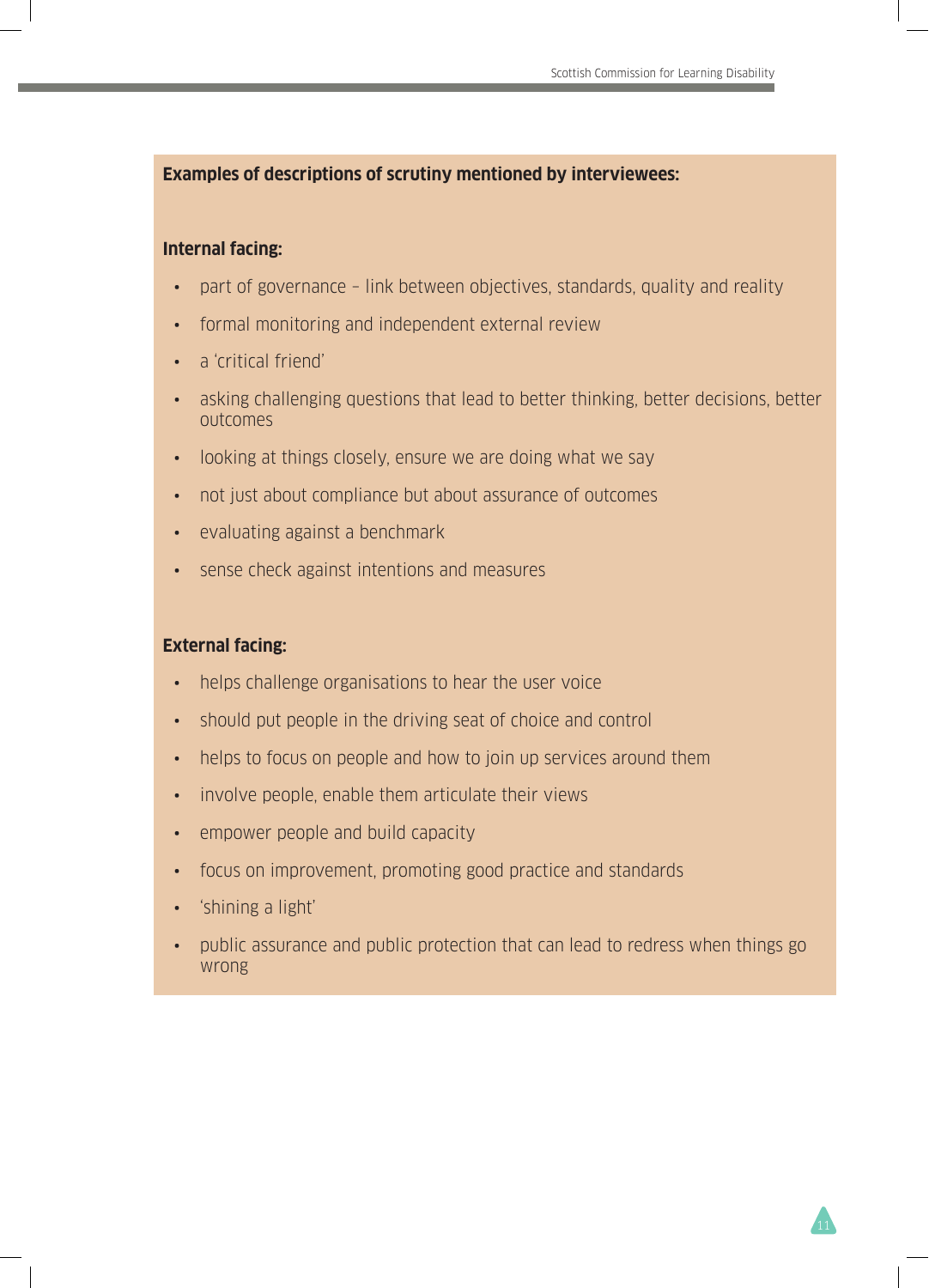# **Implementing The keys to life**

'Making mainstream services friendly to people with learning disabilities'

#### Local authority interviewee

The keys to life Implementation Framework and Priorities (2015-17) sets out four strategic outcomes for improving the quality of life for people with learning disabilities:

- A healthy life
- Choice and control
- Independence
- Active citizenship

There are mixed views about the extent to which these outcomes are influencing practice around planning, delivery and scrutiny of health and social care services for people with learning disabilities. Some local authorities and health boards can describe how these outcomes are changing the way their organisations do business. One voluntary, community and social enterprise sector organisation said they recognised these outcomes being expressed in commissioning plans.

Others said the impact of these outcomes was less clear and that guidance about organisational expectations, and a framework for measuring and reporting progress could help embed practice.

Regardless of the approach being taken to implement The keys to life specifically, more needs to be done to make sure that people with learning disabilities are included in mainstream services and scrutiny processes and to make sure there isn't a 'tick box' approach at strategic level that is disconnected from reality at an operational level.

Some voluntary, community and social enterprise sector organisations said that even with the key messages from The keys to life in place, there was still more to be done to embed a human rights approach to health and social care with equity of treatment and positive outcomes for people with learning disabilities at its heart, in line with the social model of disability. This view was re-inforced by people with lived experience of learning disabilities who value the support they receive from services, but who want more control over their life choices and interactions with services which enable this. In terms of scrutiny activity, this means building on good practice where people with learning disabilities are included at a strategic and planning level, for example peer review.

Making progress towards achieving the strategic outcomes could benefit from a package of cross-sector support for strategic leaders, together with training, development and supervision support for frontline staff so that they can better recognise and meet the needs of people with learning disabilities. Some voluntary, community and social enterprise sector organisations mentioned the opportunities to learn from other policy frameworks, for example 'Getting it Right for Every Child' which was supported with guidance and shared learning about implementation.

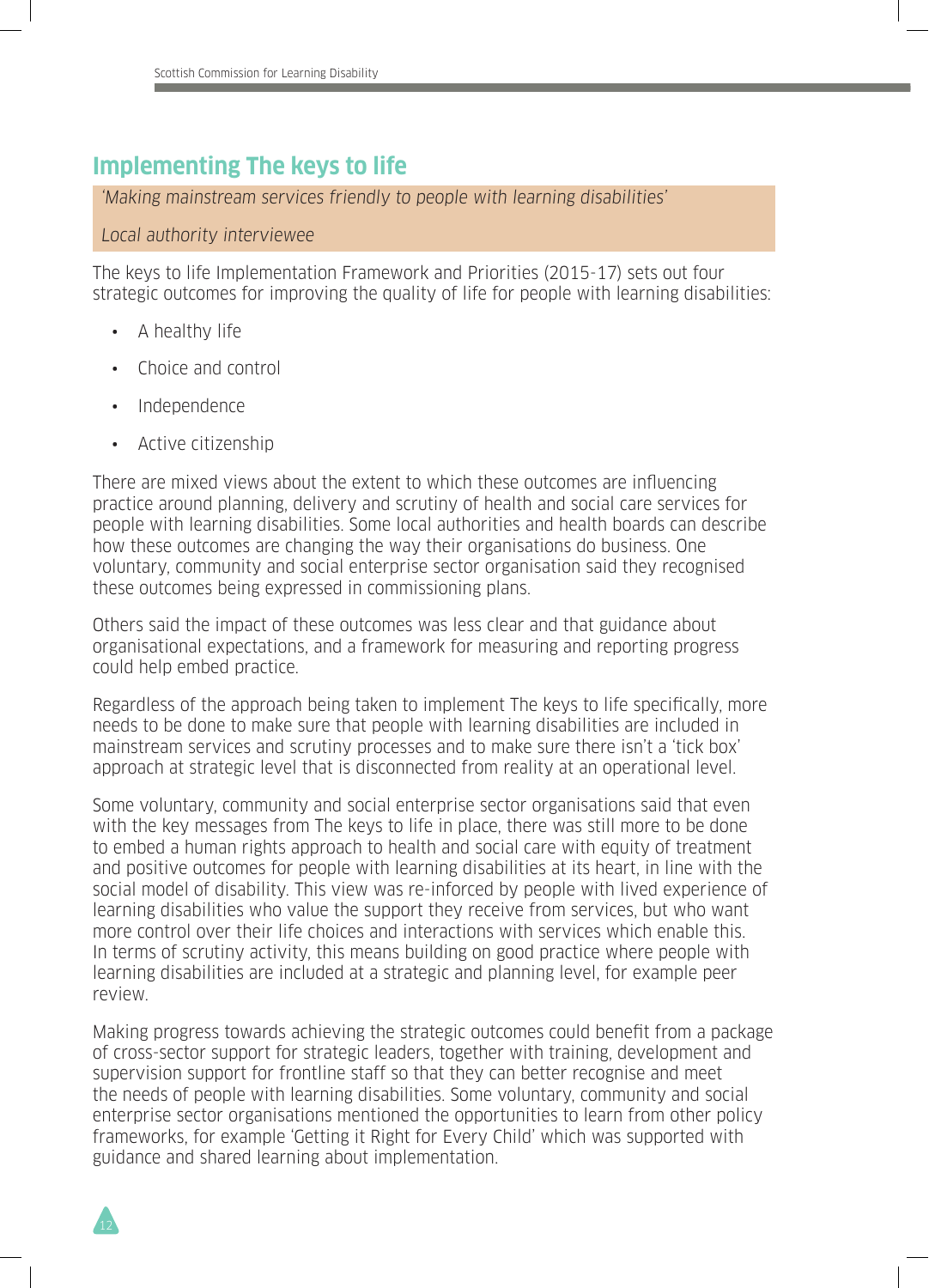The Implementation Framework goes some way towards setting out a practical approach, but expected outcomes and measures remain unclear nonetheless.

Effective planning and delivery of services would benefit from a clearer narrative about 'outcomes for people', along with ways of measuring and demonstrating whether those outcomes were being achieved.

### **The importance of data**

Data about the health and care needs of people with learning disabilities and the extent to which good outcomes are being achieved was regarded by many people as important. The Scottish Learning Disabilities Observatory was described by some as a key resource to provide statistical insight about issues relevant to learning disability. Clarity about the 'data markers' that exist for learning disability could help primary care, acute care and mental health services to monitor health and co-relational health issues. For example any co-relation between learning disability and dementia or diabetes. What is important is that services can demonstrate how they capture and analyse data about the needs and experiences of people with learning disabilities and how this drives greater inclusion of people with learning disabilities in to mainstream services. A key element of this is education and training to ensure excellent outcomes from those services together with increased independence, choice and control.

## **Health and Social Care Partnerships and Integrated Boards**

Many of those we spoke to across sectors talked about the integration of health and social care that is currently taking place through the development of health and social care partnerships and integrated boards as implemented from 1st April 2016. People recognised the potential for partnerships and boards to drive effective integrated working across health and social care through collaborative joint commissioning or shared services, focusing on how to best use the totality of healthcare and social care resources in an area to deliver better outcomes for all. They also recognised the challenge of bringing together organisations and processes with multiple and conflicting objectives.

However, some people in the voluntary, community and social enterprise sector thought the current focus on structures and processes associated with integration risked distracting professionals from improving frontline services in the short to medium term. Some people mentioned that health services and local government have different cultures and they were concerned that a 'medical model' rather than a 'social model' might dominate the work of health and social care partnerships. Assurance that Commissioning Plans of integrated health and social care partnerships are effectively capturing the right strategic outcomes and operational indicators will be important.

### **Impact on scrutiny of services**

Healthcare services for people with learning disabilities have been subject to scrutiny by Healthcare Improvement Scotland (HIS) in the past, but the recent focus has been on joint inspections of services for older people and children's services. HIS has no present plans for services for people with learning disabilities to specifically feature in their scrutiny work, although there is a willingness to develop a partnership approach to this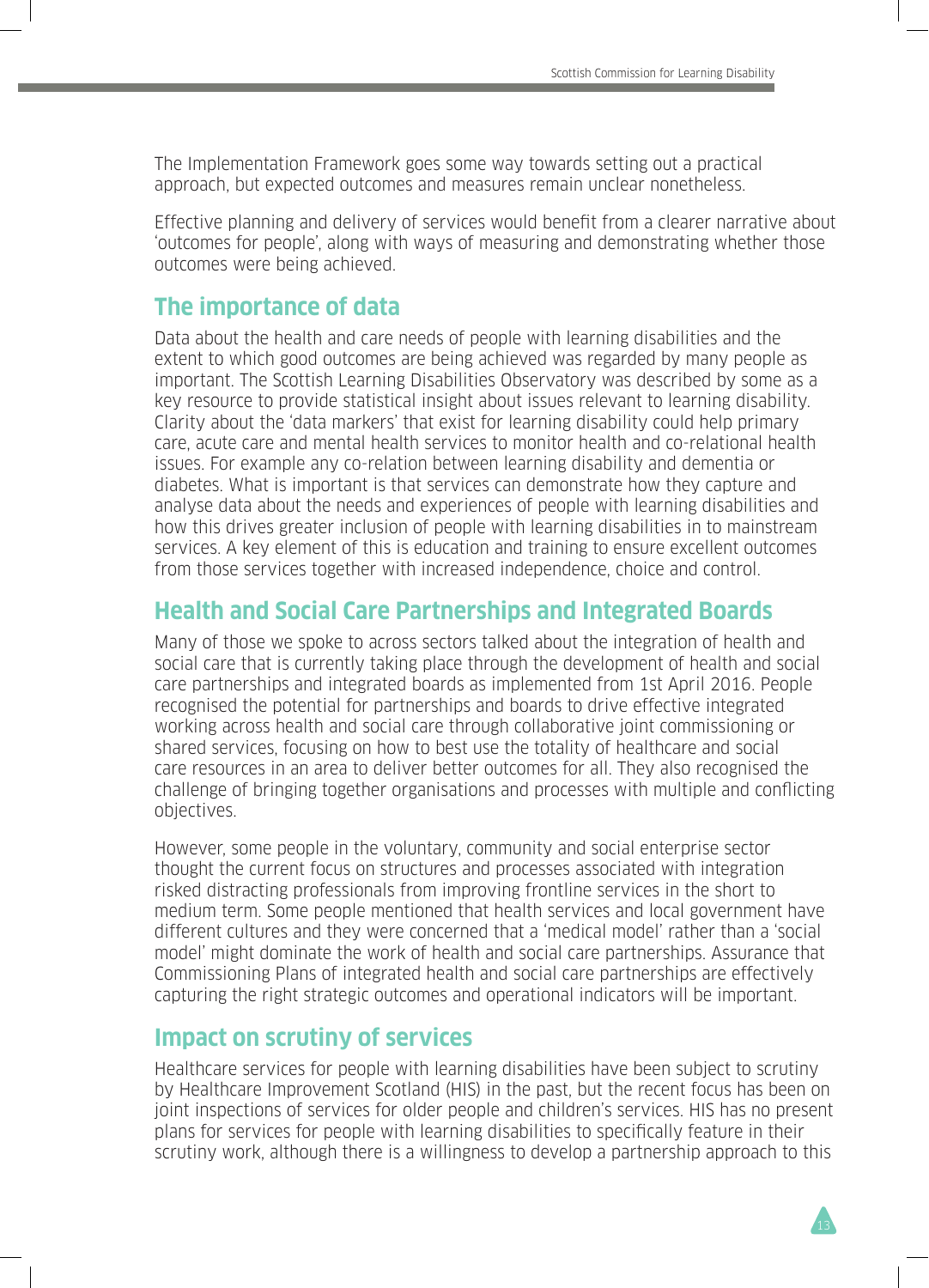in the future. In the meantime, there may be scope to build learning disabilities into the current HIS improvement support programme 'Living Well in Communities' that aims to support people to spend more time living at home or in a homely setting. The challenge is to build on previous practice in healthcare scrutiny of including people with learning disabilities in scrutiny activity.

The Mental Welfare Commission (MWC) has recently completed a review of learning disability hospital accommodation as part of their national themed visits programme.

The resulting report, 'No Through Road: People with Learning Disabilities in Hospital' (published in February 2016) looked at the following issues:

- Quality of life
- **Environment**
- Rights and restrictions
- Health needs
- Participation and involvement.

MWC has also started publishing the outcomes of its local visits to places where people with learning disabilities receive services. The Commission also publishes the outcomes of investigations it carries out as part of its case work when people make a complaint about mental health services and some of these relate to people with learning disabilities.

The use of scrutiny to drive outcomes for people with learning disabilities appear to have strongly influenced the work of the Care Inspectorate. For example, the Inspectorate raised the awareness of care service providers for people with learning disabilities about The keys to life and sent printed copies of the strategy. During year 2, providers of care services and care at home services were included in an Inspection Focus Area on The keys to life and were asked about their awareness of the strategy. Amongst 186 care homes surveyed in 2014/15, 90% reported being aware of The keys to life and 65% had, at that point, already started to plan how they would implement the strategy. The Inspectorate's Triennial Review for 2011 to 2014 references its examination of the extent to which care services supporting adults with a learning disability were using The keys to life to influence their practice, and the impact this was having on people's experiences.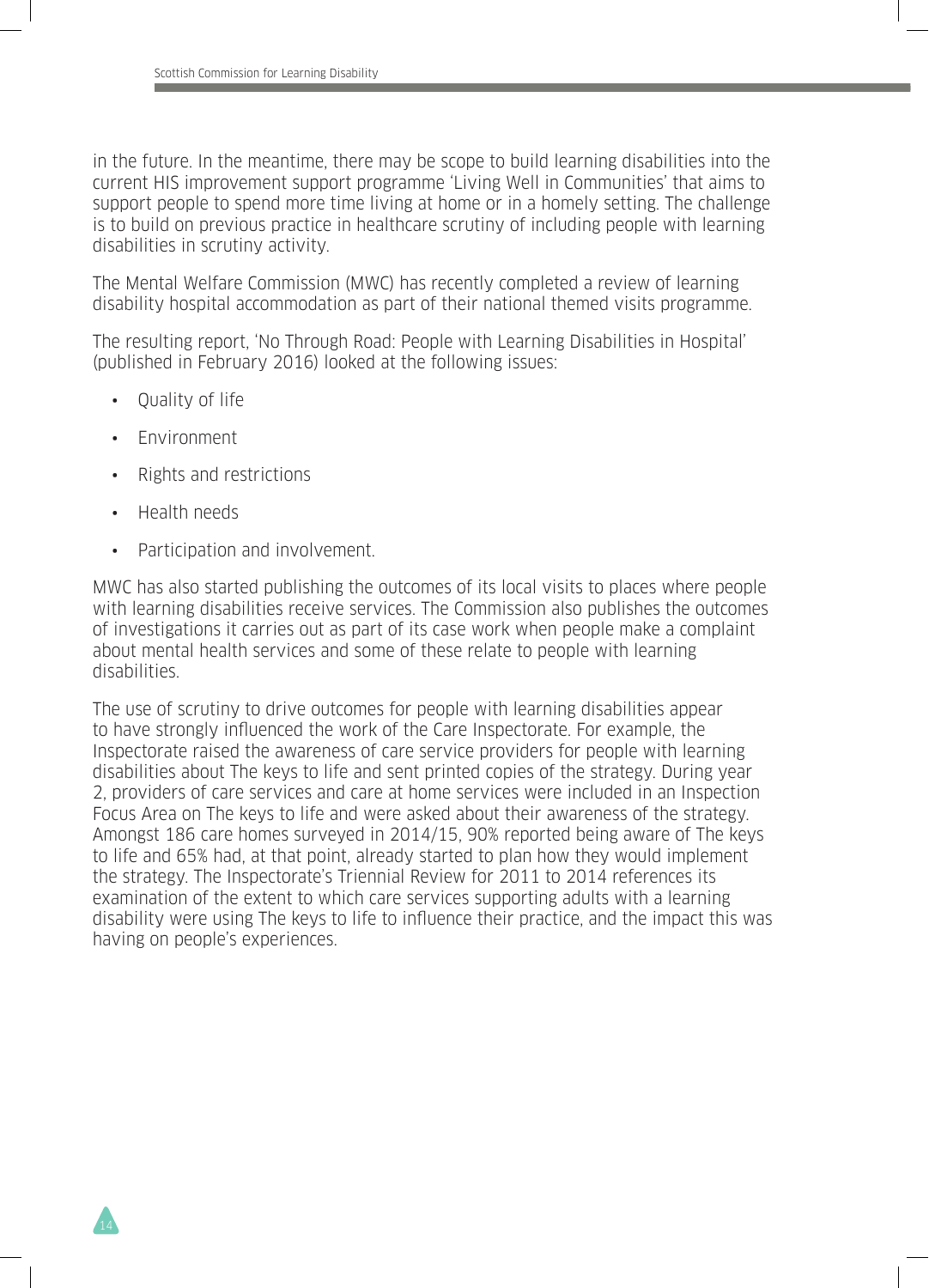## **Involving people**

'What matters to them, not what's the matter with them'

#### Health Board interviewee

Everyone we spoke to across the sectors described how people with learning disabilities were involved in the way their organisations were run, took decisions or carried out their work. Not all the organisations we spoke to have a specific learning disabilities focus but the principles of involvement and influence were still key. An overarching principle was that scrutiny was about user voices and supporting people to have influence and that visible participation and involvement of people is important.

There are lots of different ways in which people are involved. Organisations often involve people who use services on boards or other types of strategic planning groups, either through personal involvement or through representation.

Families and carers are often also involved at strategic level. What people with learning disabilities say is important, but organisations sometimes find it hard to capture their views, especially when communication can be complex. Investing in ways to capture seldom heard voices is important and families, carers and peer advocacy through user-led or voluntary, community and social enterprise sector organisations can help overcome barriers.

Several organisations had user groups that focus on improving services for people with learning disabilities and we heard examples of involvement that had influenced strategies and changes to services. We also heard about the work of the Scottish Health Council to support health boards to meet the 'participation standard' and heard examples about how people were involved in scrutiny of services.

We heard from one voluntary, community and social enterprise sector organisation that employs people with learning disabilities as 'quality checkers', because they believe anything being done about the lives of people with learning disabilities should only happen with people with learning disabilities being fully involved.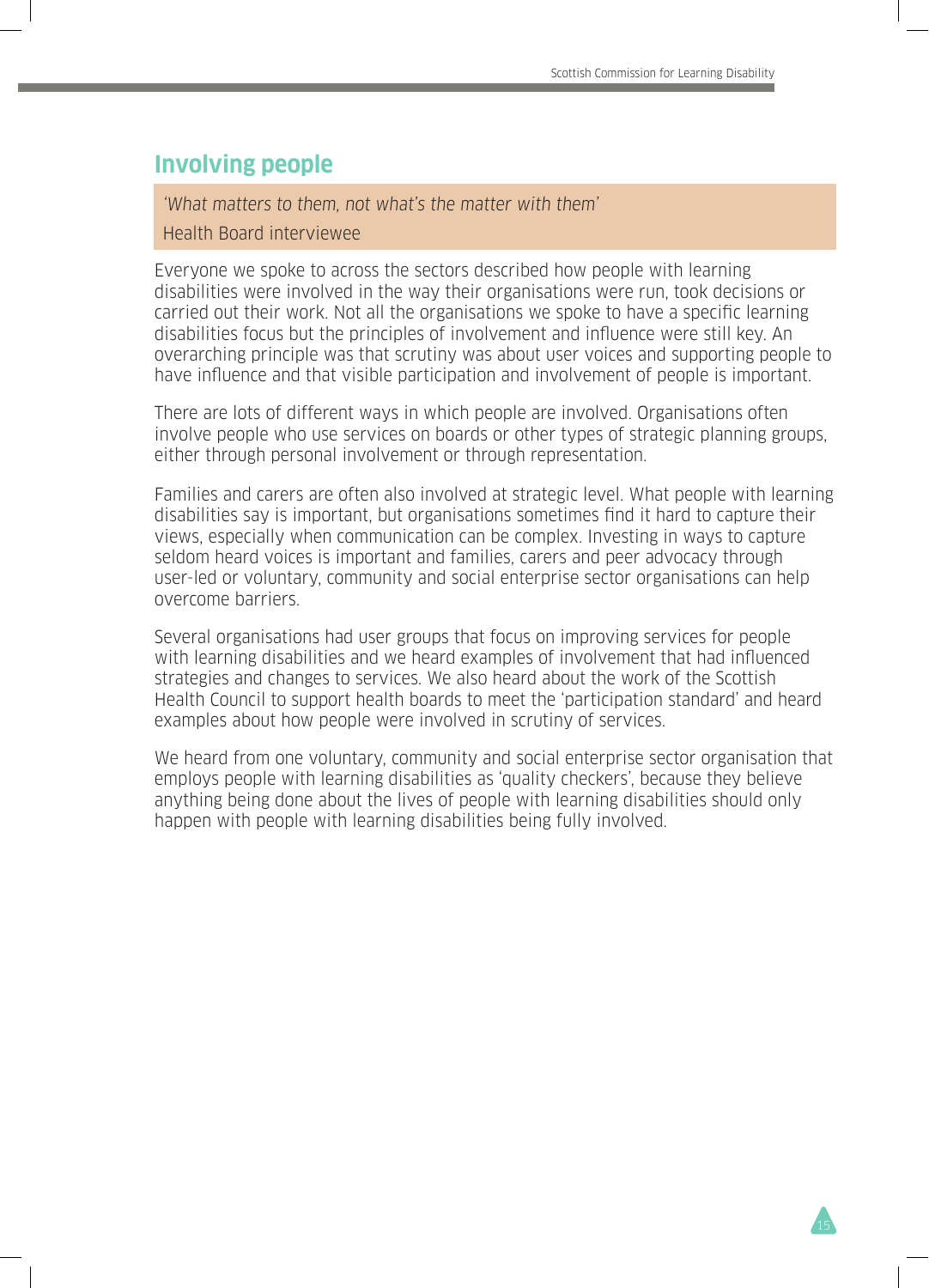#### **Examples of involvement**

The following examples were mentioned by interviewees:

- workshops to develop a community plan for learning disabilities services
- capturing views through 'Talking Points'
- 'Tell it like it is' a library of personal stories for people providing services
- young people with learning disabilities on transition issues
- people who use services and carers helping to change residential services
- personal outcomes training (raising people's aspirations and expectations of services)
- people involved in inspections and visits (people with lived experience, patient and public partners, inspection volunteers)
- people involved in recruiting staff
- people with lived experience employed as 'quality checkers' or as involvement and engagement leaders
- using the REACH standards a set of 11 standards as launched by Paradigm which detail the expectations people with learning disabilities have from supported living
- using national learning disabilities week as a focus for developing alternative social opportunities, for example a football team, as well as raising awareness of access to mainstream services
- mystery shopper exercise through health diaries of people with lived experience
- citizens' panels linked to local action plans
- service users making their own videos to show and share their personal experiences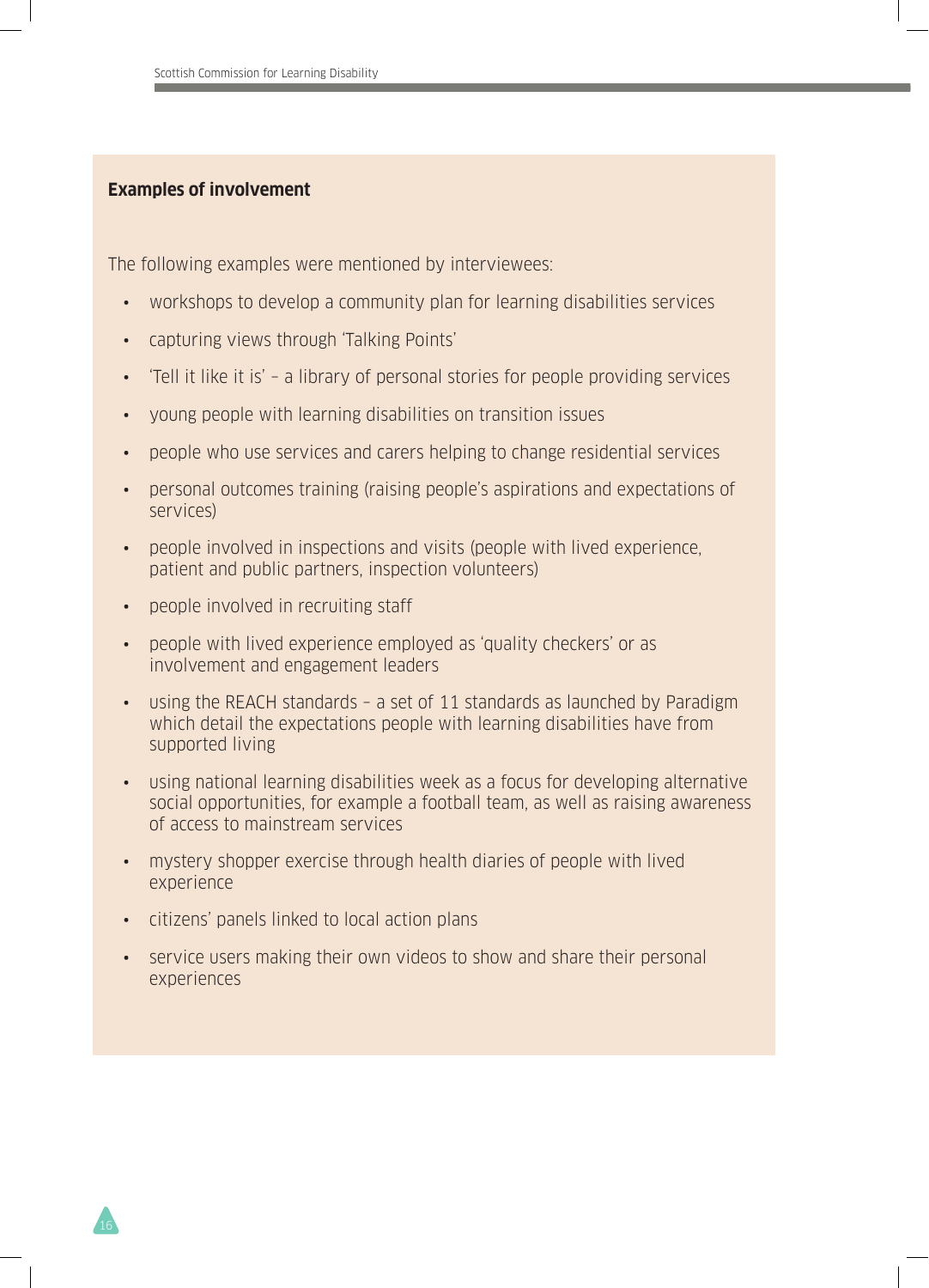Hearing and understanding the voices of people who use services is important in developing excellent governance and embedding a positive organisational culture. Ensuring that these voices are heard is also a key element in the scrutiny of services, crucial to making a difference to the outcomes achieved. We heard how relational approaches to involvement that centre on co-operation and co-production are important to move beyond token inclusion. Approaches that help to bring professionals together with people with learning disabilities as equal partners are important. However, this needs investment in capacity building to support professionals and people who use services to take part, articulate and understand each other's views.

Voluntary, community and social enterprise sector organisations mentioned that the quality of participation is important, not just levels of activity. Participation should increasingly be based around people's life experience, not just their experience of needing care, to build active citizenship. It is also especially important to recognise that people can have different perspectives beyond learning disability, for example if they are lesbian, gay, bisexual and transgender. Demonstrating an effective approach to equalities issues and inclusion is important.

### **Assuring progress**

All the people we spoke to described how their organisations assured the progress they were making towards achieving their aims and objectives. While some organisations had a learning disability focus to assurance, most assurance processes were not specific to The keys to life.

Nonetheless, those organisations felt confident that they could provide evidence of outcomes for people with learning disabilities.

Assurance processes take many forms and have different names. Many organisations have people with lived experience of learning disability or advocacy organisations represented on advisory boards or other groups with similar functions, for example working groups that provide evaluations of outcomes from actions or an implementation or improvement board. In some organisations, assurance happens through regular management meetings that review performance relating to issues which affect people with learning disabilities. One organisation reported a dedicated quality assurance team looking at how The keys to life is being integrated in to their work. Peer review and shared learning were also mentioned as ways to test performance and learn from practice.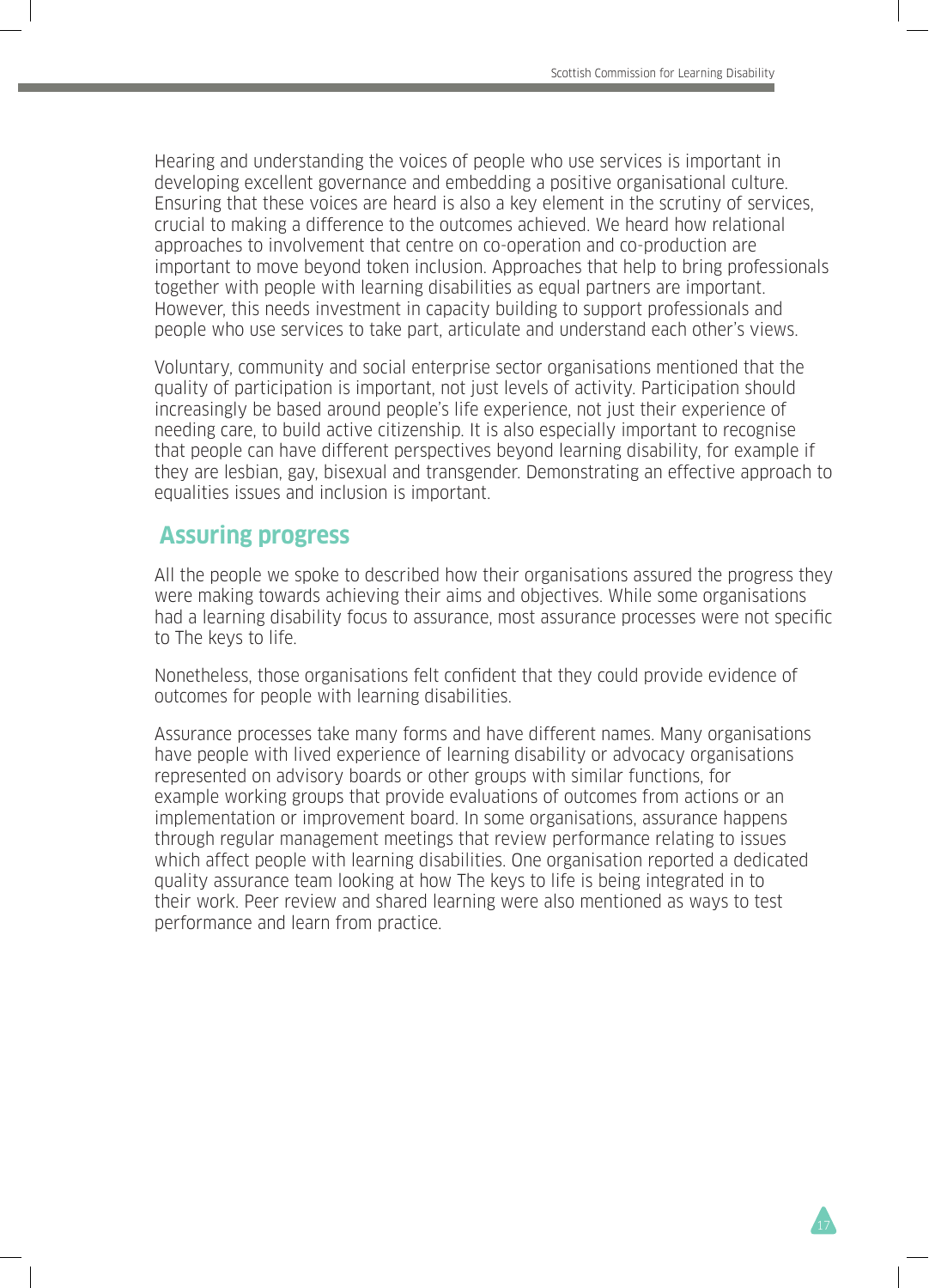#### **Example of assurance**

This example is from a local authority

Local The keys to life action plans were launched in June 2013 covering 1 to 5 years. During year 1 provider groups and service user groups were consulted to establish their priorities about how to address the 52 recommendations. In year 2 the action plans were reviewed by local citizens' panels that included people with learning disabilities and action plans were consolidated against the four strategic outcomes of the Implementation Framework.

A 'flagging process', reflecting 'Strategic outcome 1: A healthy life', means that services are aware someone has a learning disability, so that a liaison nurse can meet them to give the right support. Measures used to check progress are numbers of people reporting concerns about their care, hearing people's experiences and feedback that their "journey" has improved. This is planned to be extended through collating patient stories that will feed into a clinical governance and quality board.

Reflecting 'Strategic outcome 2: choice & control', a 'Keep Safe' initiative has been launched in two towns. If someone with learning disabilities feels upset or vulnerable, they can look for a window sticker which indicates a place where someone has been trained to give help and support. Impact is being measured through the numbers of people using this service.

Three projects in the last 12 months focused on moving people with learning disabilities out of care homes and into supported living, including those with complex needs. Success is being measured through people's stories captured on DVD and improved health and well-being indicators, for example people in their own tenancy. 21 people moved into supported living last year. These projects will be reported to a Partnership Board, including stories and videos, along with an assessment of what has been learnt from the journey.

Self-reporting by individuals was described using 'Talking Mats' or 'Talking Points' to find out what has improved for people or through hearing stories of people's experiences. At least one organisation had commissioned independent assessments to measure the difference they were making. One organisation mentioned the opportunity presented by complaints about services to yield good insight that can lead to improvement.

Inevitably, assurance systems often involved transactional indicators (numbers of activities, for example the numbers of people having health checks, numbers in employment, numbers with self-directed support or numbers of people responding to consultations) that were monitored through internal audit or formal contract management arrangements. Often, these also only focused on financial performance rather than outcomes for people. As well as transactional indicators relating to people who use services, we heard about internal transactional indicators, such as measuring

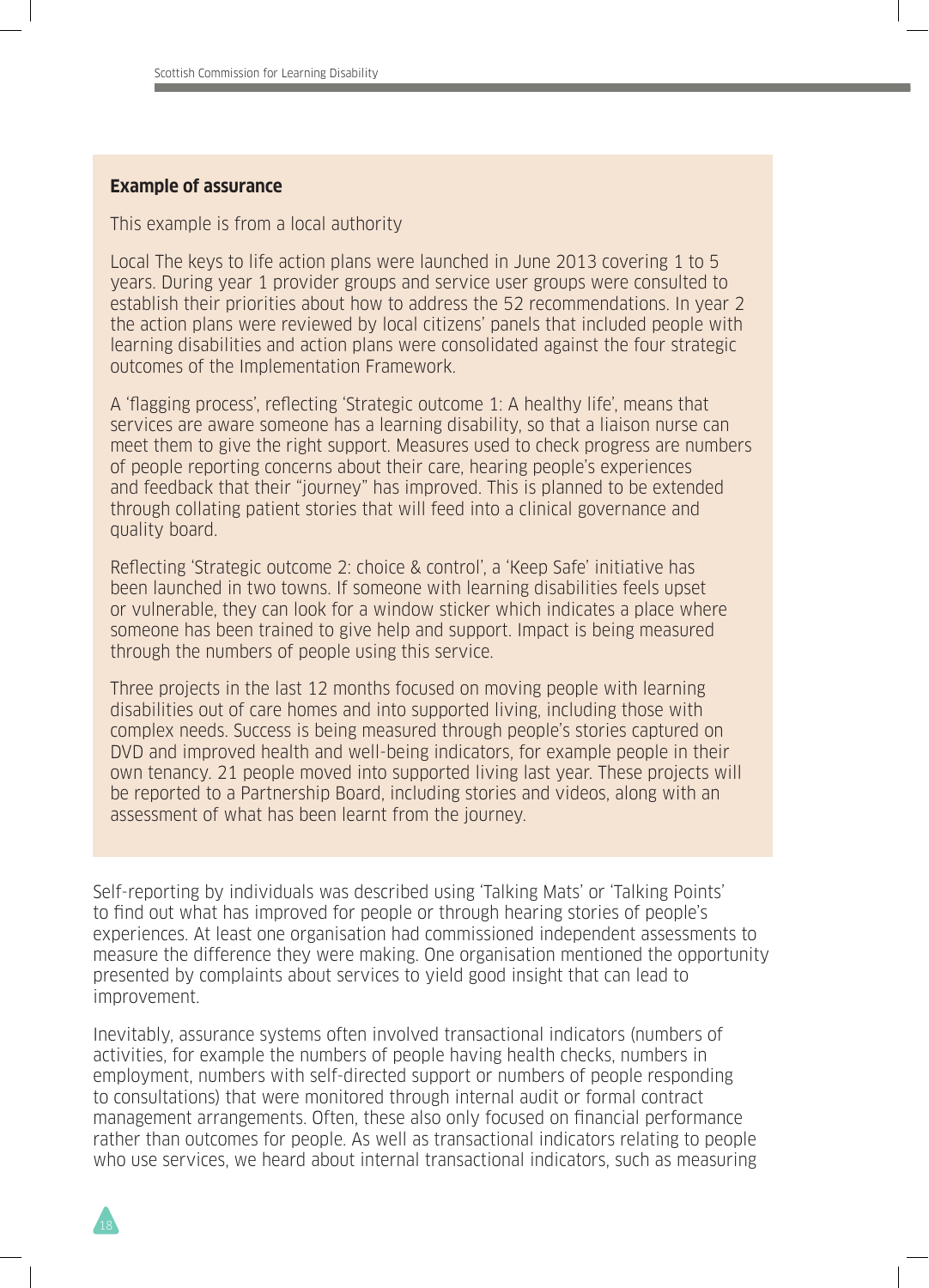staff sickness, injuries and retention to inform workforce planning. One voluntary, community and social enterprise organisation mentioned using a formal quality system (BS9001).

Most organisations across sectors recognised that while transactional indicators were useful in assuring progress, good insight about what the numbers mean and what they say about the outcomes being achieved for people is important. This emphasis on using data and insight as evidence to reflect and change practice was illustrated by one local authority, which reported using methodology developed by the Virginia Mason Institute in Seattle to help organisations create value from their services, as defined from the patient's perspective. Other local authorities and health boards mentioned other quality of life type indicators measured at individual level, such as ability to engage in community-based activity, keeping well, staying out of hospital after 12 months.

# **The impact of learning disability scrutiny**

'Changing everything as a result of listening to people with learning disabilities' Local authority interviewee

Several local authorities and health boards reflected on an increasing involvement of people with learning disabilities in planning, delivering and monitoring services. One local authority said it was 'changing everything as a result of listening to people with learning disabilities'. But not every organisation we spoke to is measuring learning disability specific outcomes, although some such outcomes did feature within overall performance indicators.

Others mentioned using 'lean' methodology to look at specific indicators and ways of working, for example personal experiences of the 'referral to assessment' pathway and workshops that had been held based on patient stories. Others mentioned ways to empower people with learning disabilities to feel more confident in managing their own health, for example through a DVD with actors with learning disabilities, or to empower staff to feel more confident in supporting people with learning disabilities.

Voluntary, community and social enterprise organisations were more likely to say that there is still more to be done to develop a human rights approach to supporting people with learning disabilities that is not just about providing traditional medical and social care services, for example support for jobs, relationships and homes. Some commissioning and provider organisations reported a greater focus on the choices of individuals, for example through self-directed support. One organisation said it used principles advocated by the self-advocacy group People First (Scotland). In some places, staff roles were being changed to become more person centred. One health board described how frequent attendance at accident and emergency was used as an indicator of other support needs, for example designating places of safety for people with learning disabilities.

People across sectors said that one thing that can help increase the impact of scrutiny of learning disability issues and the achievement of better outcomes for people with learning disabilities would be some practical examples, through published narratives and case studies (for example more detailed research about some of the practice mentioned in this report).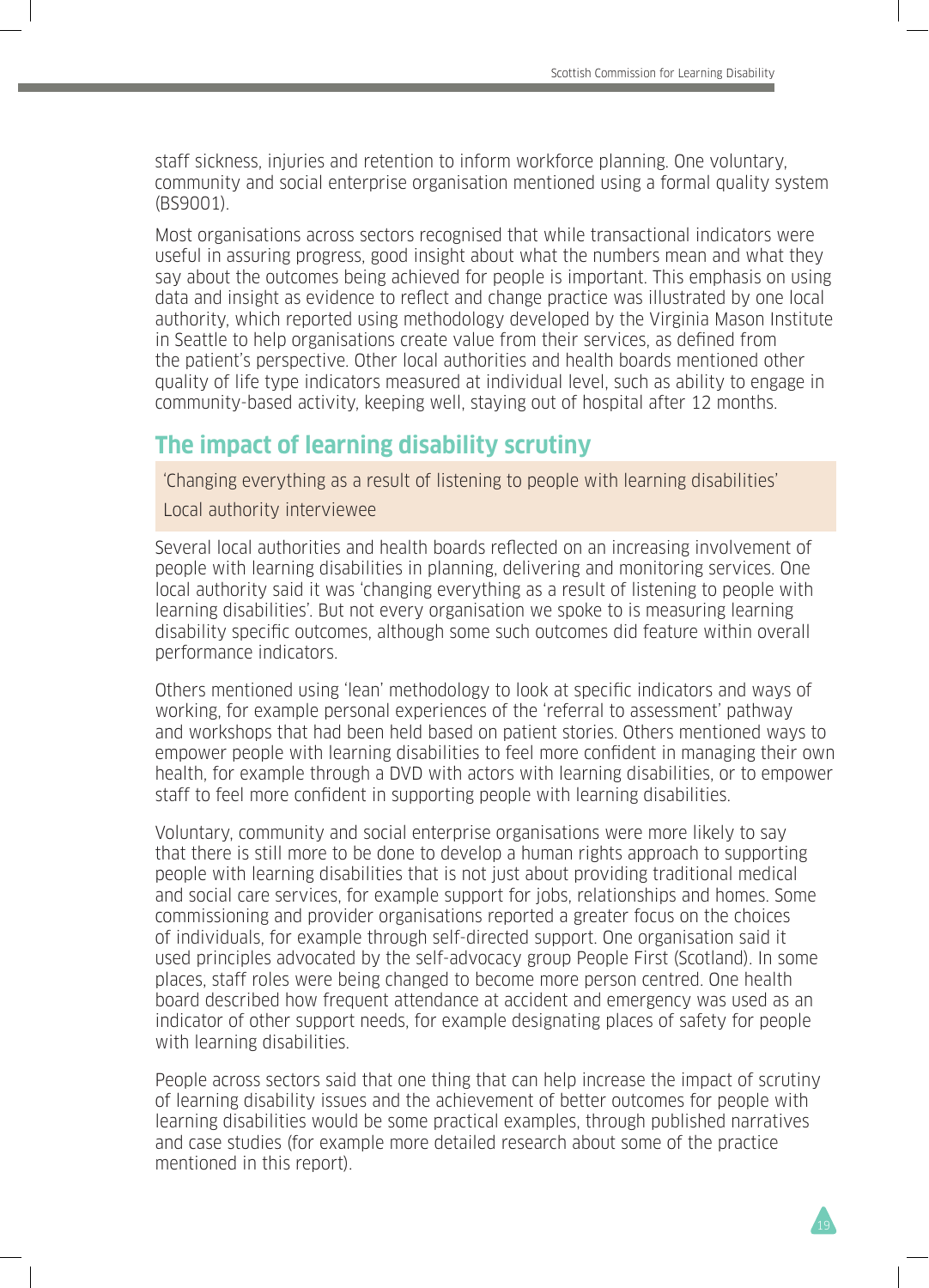### **External scrutiny**

People's experience of external scrutiny in relation to learning disability was very mixed. Comments ranged from 'nobody asks about The keys to life to 'inspection is user focused and systematic, they ask about The keys to life recommendations and subsequent action'. Different types of external scrutiny were identified – local scrutiny, either through the involvement of people with learning disabilities, their families, carers and advocates or through local commissioning and delivery partners; national scrutiny, either through inspection of health, social care and mental health services or through the Scottish Government and Scottish Parliament, for example through the Justice Committee and the Health and Sport Committee. There was very little mention of scrutiny of the issues affecting people with learning disabilities by local councillors. Where scrutiny by councillors was mentioned, this was about scrutiny of financial performance and safeguarding. These are both important topics for scrutiny, but it was surprising that the value of council scrutiny wasn't more widely recognised and experienced.

People's experience of external scrutiny through inspection was also mixed. Some mentioned the lack of a dedicated national body to scrutinise learning disability issues or a lack of learning disability themes within existing inspections. Others pointed out recent inspections that had a learning disability element. Generally, there appears to be a perception that learning disability issues are largely missing from existing scrutiny regimes, although The keys to life does feature in the work of the Care Inspectorate and the Mental Welfare Commission. Based on the insight gathered through the interviews, scrutiny can be strengthened to ensure that primary, acute and person-centred care can be easily accessed and services are flexible and responsive.

There were some mentions of the NHS Scotland HEAT targets (measure of NHS Scotland performance in key areas which are now incorporated in to local delivery plan standards). These were suggested as a useful way of improving services for everyone but others commented that one of the issues with measuring success for learning disability services is that health and social care targets are not set specifically for people with learning disabilities and that this can have the effect of widening inequalities. Although improvement in health services and health outcomes for the general population might be a proxy for improvements in the health and services for people with learning disabilities, this cannot be guaranteed given people's lived experience of inequalities. Data was mentioned as an issue here, especially the need for clarity about the 'markers' in health and social care records that could provide better insight about how people with learning disabilities interact with health and care services. Building on experience in England, one local authority is working with a university to define a set of 'markers' to enable measurement of whether people with learning disabilities are getting equitable access.

The extent to which scrutiny bodies provide an improvement function is not always clear. Some people described inspections as sometimes 'risk averse' which prevented innovation, others thought there is a greater role for improvement science and process improvement methodology. As part of their assurance processes, it was common for scrutiny bodies to get feedback from providers about the impact of inspections and to share learning.

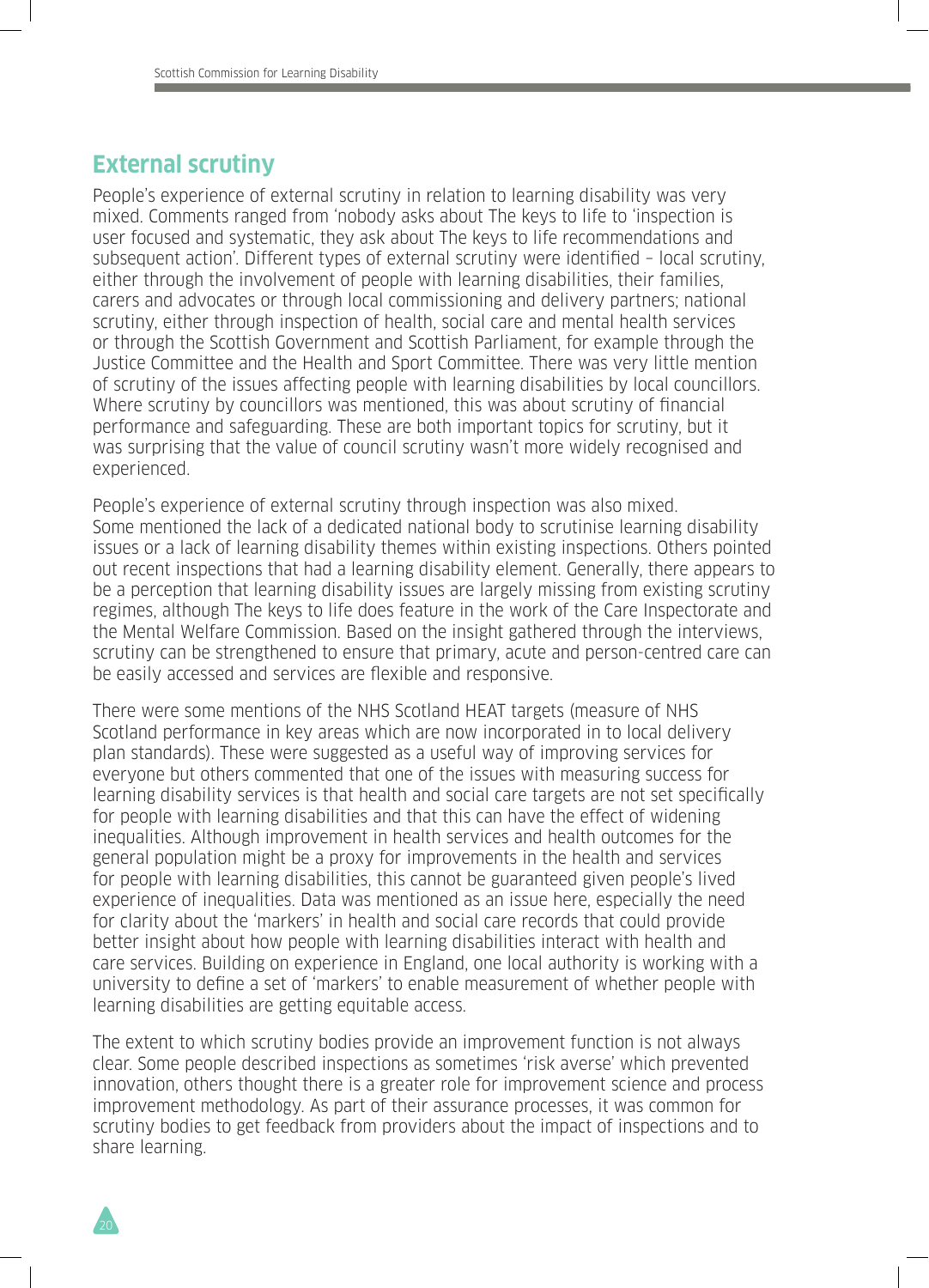#### **The keys to life Expert Group**

'I have rights – they should be recognised' Member of The keys to life Expert Group

We talked about scrutiny of health and social care and the outcomes of the interviews and desk research with people with lived experience of learning disabilities who are members of The keys to life Expert Group. We wanted to hear their views about what we had heard in the interviews, what they think services should be doing and the things scrutiny bodies should be asking about.

Choice and control were important themes in the discussion. Politicians and people who run services need to understand the lived experience of individuals and the support they need, respecting their right to live their lives without anxiety, worry or distress. Communicating information in ways that are easy to understand is crucial so that people with learning disabilities can make choices about how to live their lives and so that services can provide the flexible support that people need. This is particularly important when budgets for health and social care services are under pressure, and when people are anxious about how cuts to services might affect them.

People with learning disabilities value the support they receive from services and we heard some examples of services that made a difference – for example health passports and a 'community hub' where people can meet and get advice if they are ill or bereaved. Whilst these kinds of community services are helpful and valued, people emphasised the importance of independence – services don't always have the flexibility to fit around people's everyday lives. We also heard that some services don't always work for everyone, for example the 'queue jumper' initiative to support people with learning disabilities access accident and emergency services isn't always understood by frontline staff.

People think that scrutiny is important and we heard examples of people being involved in inspections carried out by Healthcare Improvement Scotland and the Care Inspectorate. It is also important for services to assess themselves and for services and scrutiny bodies to include people with lived experience. It was suggested that people with lived experience should be employed to carry out scrutiny activities.

Scrutiny should be about asking questions to establish whether the right elements of a service exist, but also asking if the way services are implemented is any good. Good scrutiny questions were identified as 'the right questions at the right time':

- Is it easy for people to say what they need? Are they listened to?
- Do people have others who understand them, to help them speak up?
- What support do people need and how much time do they need to do things?
- Do you get on with the people who support you? Does your support turn up on time? is there enough time to provide the support?
- Are you happy with your support? How easy is it to change things?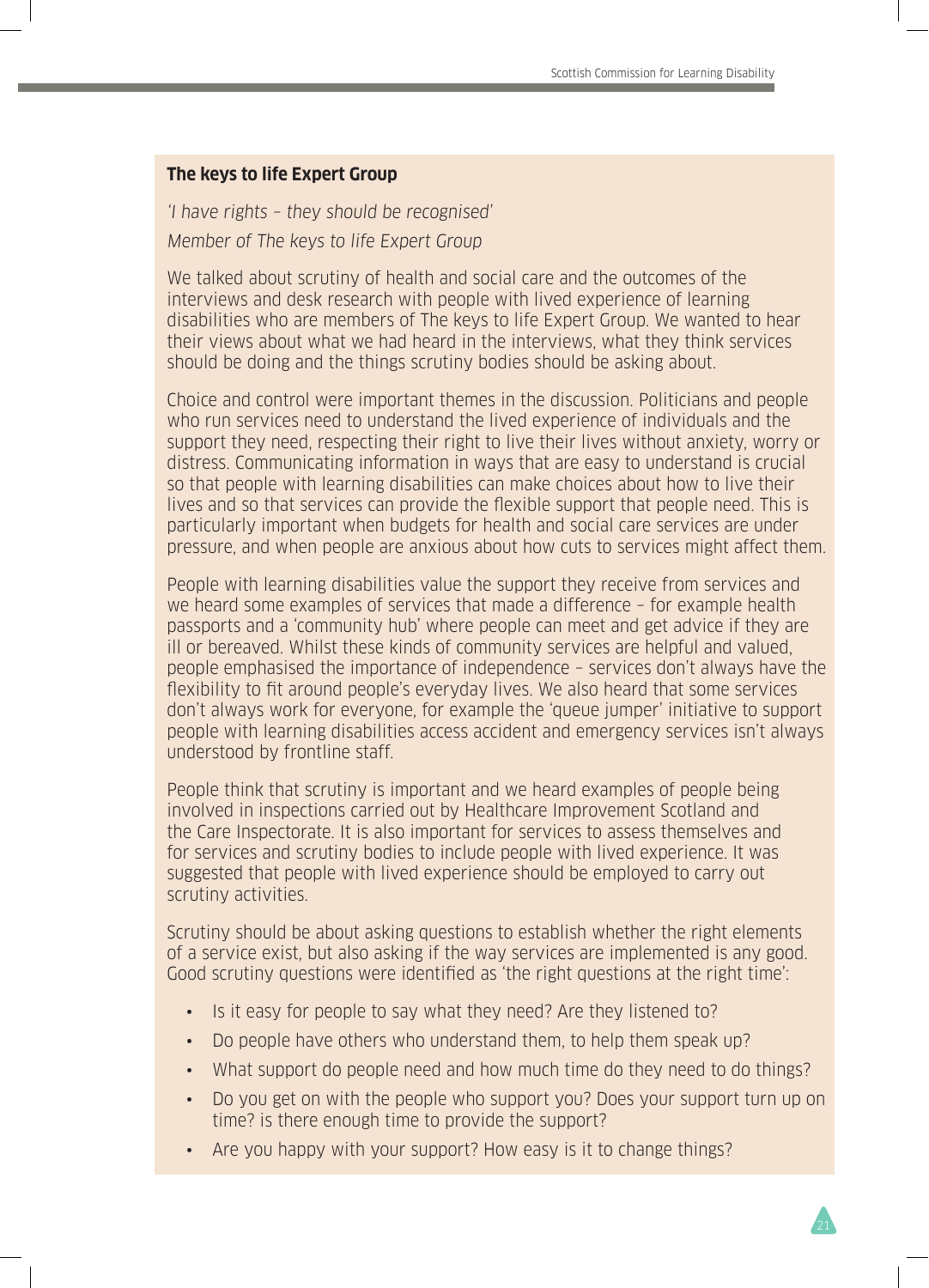# **Developing scrutiny, increasing impact**

'Solve problems, bring people together, outcomes not targets' Voluntary, community and social enterprise sector interviewee

People recognised that change rarely happens in a vacuum and that setting out national aspirations for people with learning disabilities to experience better health and better services is a good thing. But a consistent message from the interviews is that achieving national aspirations would benefit from further narrative about the outcomes expected and how progress can be better measured and reported, along with a programme of improvement support.

People recognised that expected outcomes need to be clear and should be meaningful and achievable and that reporting measures should be capable of demonstrating year on year progress, for example perhaps over a three-year period. Increasing the impact of scrutiny and of services will mean moving from a 'compliance' culture to a culture that focuses on outcomes for people and builds on the already stated human rights approach.

#### **Outcomes for people - a human rights approach**

The Scottish Government aspires to improve the life choices and quality of life of people with learning disabilities. This is about people with learning disabilities being included in every aspect of community life as equal citizens and about the voice of every person with learning disabilities being heard and respected. This doesn't just apply in health and care, but also equality in other aspects of life such as opportunities for people with learning disabilities to develop their skills and talents.

Most people with learning disabilities make decisions affecting their lives every day and it is important that individuals are supported in making their own decisions and deciding for themselves how support and services should be organised to meet their needs. It is also crucial that those people lacking the capacity to make certain decisions for themselves receive adequate support when decisions are made in their best interests.

A service-led approach to supporting people with learning disabilities can sometimes compromise individuals' rights to make choices about how to live their lives. Often, concerns about risk management are in the interests of services, but not necessarily in the interests of the person they are attempting to support. Safeguarding is important, but people with learning disabilities should be at the centre of all discussions, be enabled to self-direct their support where able and supported in ways which are clearly in their best interests where they are unable to do so for themselves.

The Scottish Government has said that The keys to life is one of the ways it will work towards the goals of the UN Convention on Rights of Disabled People. The Convention is based on the principles of respect for dignity; non-discrimination; participation and inclusion; respect for difference; equality of opportunity; accessibility; equality between men and women; and respect for children.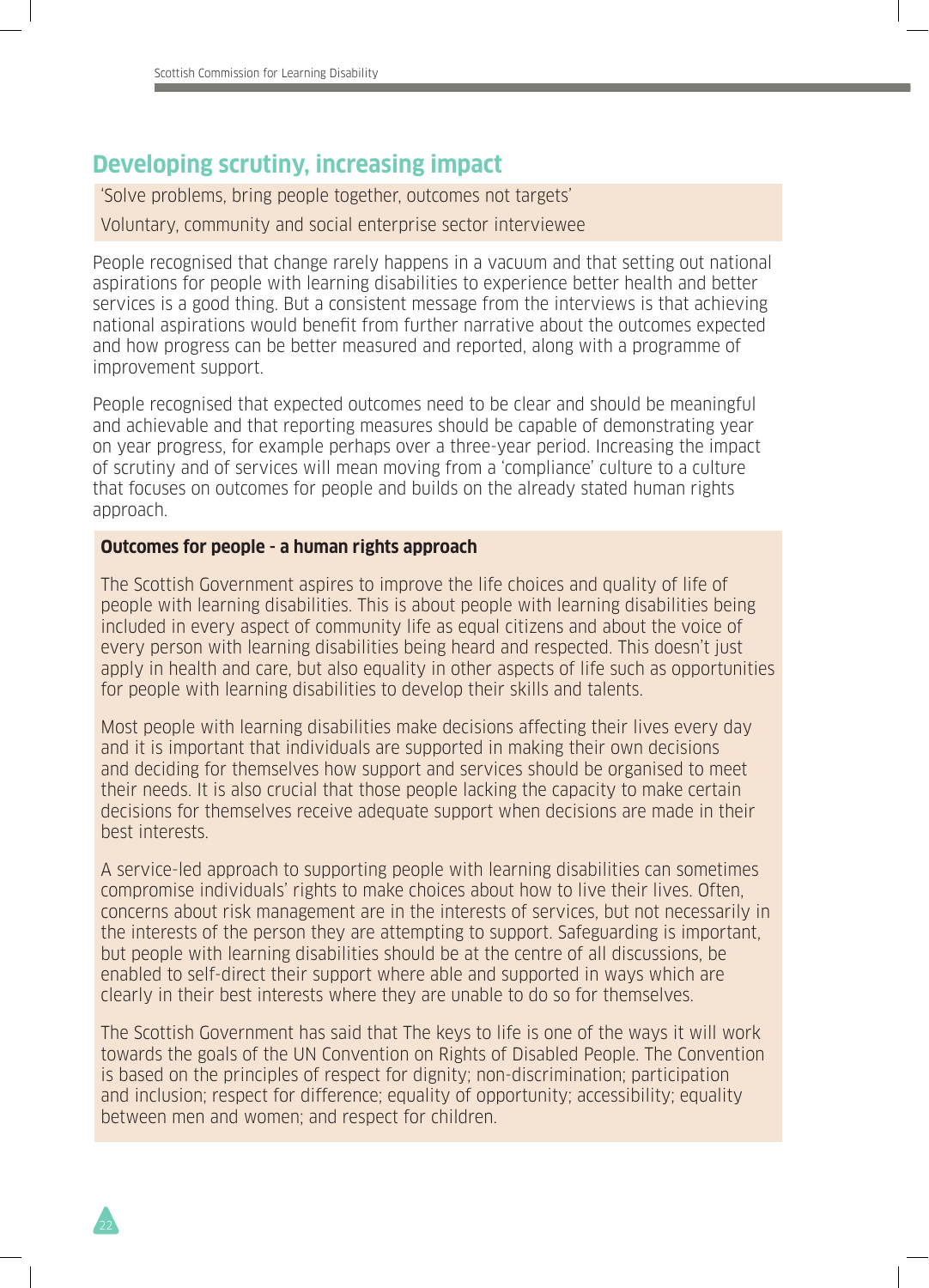People were keen to avoid further transactional targets. Although they can be important indicators, experience suggests these are rarely the best way to achieve cultural change because there is a risk they generate bureaucracy and a focus on process that can be a barrier to change. A key function of scrutiny is to make sure that people who plan and deliver services have high aspirations for outcomes for people who use services and challenge the status quo if things are not working or people are not experiencing better outcomes. One voluntary, community and social enterprise organisation said that better scrutiny would show the extent to which people are being brought together to solve problems, with the focus on outcomes rather than targets, something which is especially important now that health and social care budgets are under pressure.

Scrutiny should not concentrate only on services as they are delivered – this is important, but scrutiny also needs to check whether there is a consistent, clear narrative that links together policy, commissioning, procurement and practice as part of good governance. Questions that can help gather insight about this might be:

- What are the challenges we face?
- Why do these matter?
- What can we to reduce barriers?
- Do we need to think differently about finance or the way we use buildings?
- Are there new skills we need, either professionally or in communities?

It could be useful to develop some case studies of this type of strategic scrutiny to demonstrate what might be achieved.

One interviewee described feedback from service users as the strongest form of scrutiny but that organisations often took more notice of different types of scrutiny, such as inspection reports which tended to have a higher profile. Many services find that the best insight comes from involving people, hearing their voices and responding. When people who use services tell services what they think, they expect results. This doesn't mean giving people everything they ask for, but it does mean that professionals need to be comfortable working with third sector partners and with people who use services. This helps to build knowledge, skills and trust. Trust is important because people sometimes worry that if they speak out they might not get the right treatment or care in the future. There are examples of where collaborative relationships between professionals and people with learning disabilities work well, but voluntary, community and social enterprise sector organisations say there is still some way to go to overcome barriers to make this a universal reality.

Building on the models of user-led scrutiny that emerged from the interviews (for example, quality checkers, patient and public partners, inspection volunteers and citizens' panels) can help bring about a culture of collaboration. Moving towards this approach to involvement and scrutiny would require investment in capacity building for professionals, organisations and people who use services to make this most effective. In terms of staff development around learning disabilities, there could be a role for NHS Education Scotland.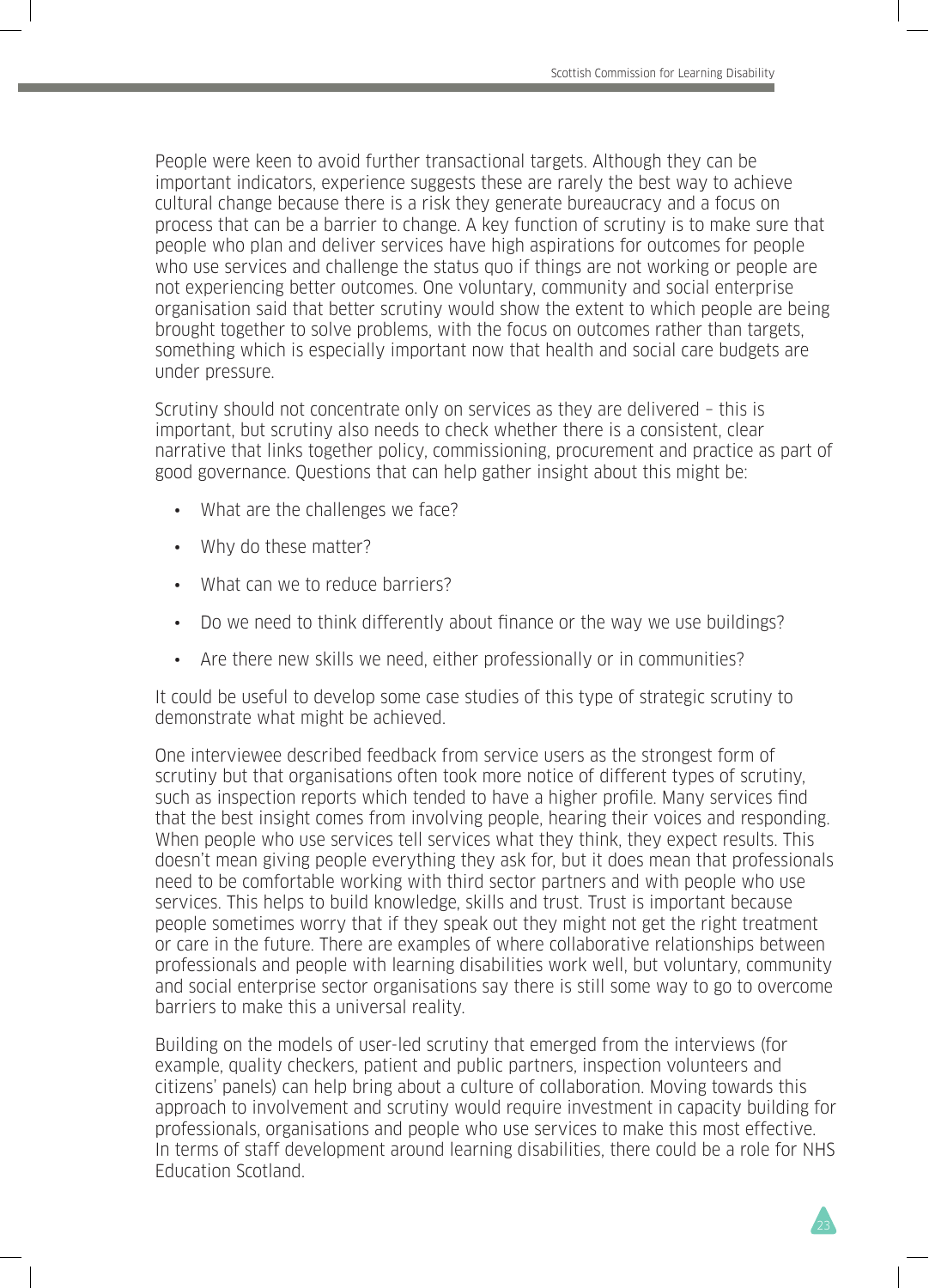#### **Quality Checkers – involving people with lived experience of learning disabilities**

We heard an example of a voluntary, community and social enterprise sector organisation employing Quality Checkers to carry out scrutiny activity. Quality Checkers are people with lived experience of learning disabilities who can check how well services support people with learning disabilities, using standards for services that people who use services would choose for themselves.

We heard very little about local scrutiny by councillors. Experience from other parts of the UK, especially England, suggests that councillors and council scrutiny can play an important role in bringing people together to find solutions to challenges. This often involves re-thinking representational models, so that participative democracy becomes a strong pillar alongside representational democracy. Scrutiny in a political environment can be challenging, but these challenges can often be overcome by keeping the wellbeing of citizens or people who use services at the centre. This is a potential area for further research and support.

There is a need for greater consistency across inspections of health and social care services to make sure that they are fit for purpose for people with learning disabilities. HIS needs to be clearer about how the experience of people with learning disabilities is being assessed in their work across primary and secondary care services. Inspection bodies should build on the recent experience of joint scrutiny of services for older people's and children's services and develop a joint approach to inspection of services for people with learning disabilities. As well as inspecting specialised provision, inspection should also challenge all health and care services about how they are working towards better experiences for people with learning disabilities. This is a way of building up a picture about what good services look like and what service users want and should be part of the new Health and Social Care National Care Standards.

There needs to be a stronger connection between inspection, scrutiny and improvement. An 'account manager' approach was identified by a scrutiny body as important so that inspection bodies maintain good longer-term insight into how organisations learn from inspections over time. Inspection can sometimes be perceived as prescriptive and different approaches can be taken in different circumstances. Peer review of learning disability services was mentioned by a scrutiny body as an effective way to learn about practice and share learning, and this is an aspect that some people felt was being lost across the public sector.

Local Area Co-ordinators were suggested by a voluntary, community and social enterprise sector organisation as a network through which learning about what works can be shared, recognising that scrutiny can be a 'carrot' as well as a 'stick' - about celebrating good practice rather than 'naming and shaming'.

The lack of any learning disability outcomes in the National Performance Framework was mentioned as a risk to fulfilling the ambitions for improved outcomes and it was suggested that there should be a national 'quality of life' indicator for people with learning disabilities. Data quality was also mentioned as a risk, as we were told the current data does not have a consistent learning disability marker.

24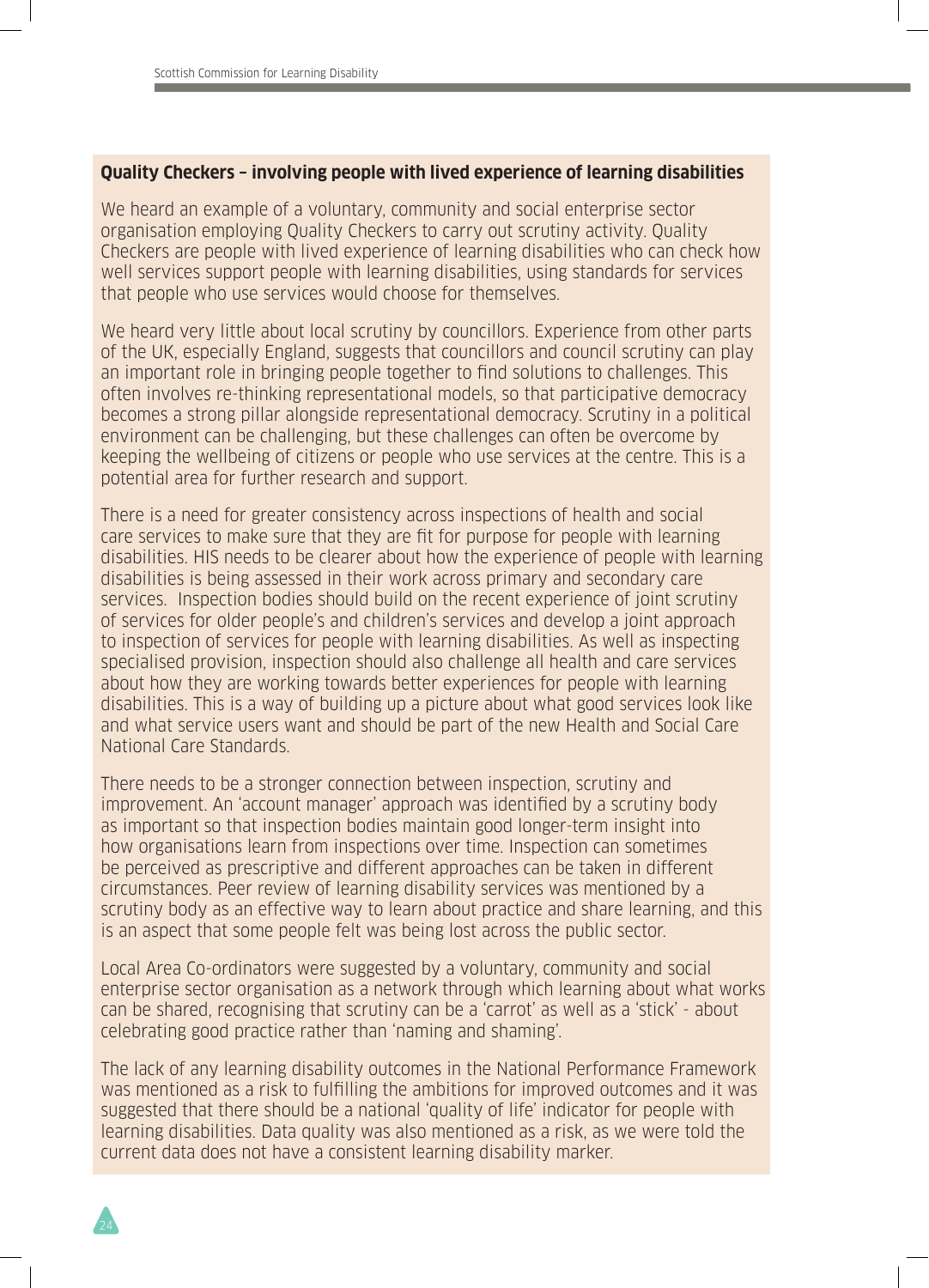Thinking about the wider determinants of health and the inequalities experienced by people with learning disabilities, there could be a role for NHS Scotland Public Health to integrate learning disability outcomes into the new public health strategy for Scotland. A key factor is not just the collection of data, but demonstrating how data is used as evidence to effect change. This helps ensure there is a connection between strategic planning and operational performance.

Health and social care partnerships were regarded as an opportunity to develop integrated approaches to improving quality of life for people with learning disabilities, but are relatively new and need time to bed down. On the other hand, focusing too long on structural change and processes might risk inaction on key outcomes. It is not clear how health and social care partnerships are being scrutinised, but linked to the suggestion of a national indicator for learning disabilities was a suggestion that health and social care partnerships should be given responsibility for learning disability outcomes locally.

Finally, Scotland has a strong commitment to human rights and has included the strategic aims of The keys to life in its delivery plan as one of the ways it will meet the obligations of the UN Convention on the Rights of Persons with Disabilities. Involvement, assurance and scrutiny mechanisms provide a real opportunity to develop a rights based health and care pathway for people with learning disabilities in support of this ambition.

> **Tim Gilling – Deputy Chief Executive Linn Phipps - Consultant**

> > **Centre for Public Scrutiny**